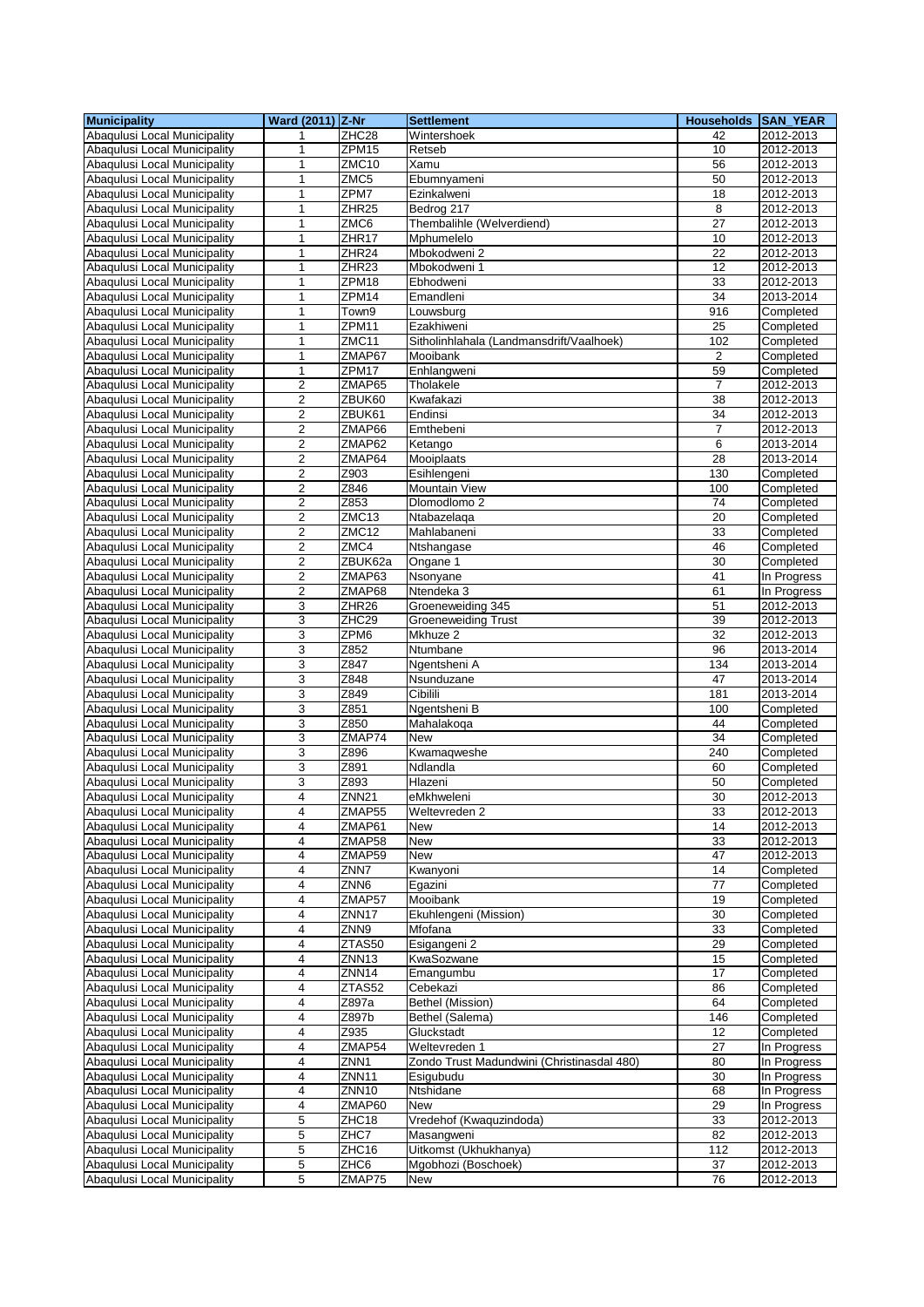| <b>Municipality</b>                                          | Ward (2011) Z-Nr   |                          | <b>Settlement</b>                                      | Households SAN_YEAR |                        |
|--------------------------------------------------------------|--------------------|--------------------------|--------------------------------------------------------|---------------------|------------------------|
| Abaqulusi Local Municipality                                 | 5                  | Z934                     | Enyathi                                                | 222                 | Completed              |
| Abaqulusi Local Municipality                                 | 5                  | Z929                     | Mount Gwibi                                            | 22                  | Completed              |
| Abaqulusi Local Municipality                                 | 5                  | Z930                     | <b>Boschoek</b>                                        | 63                  | Completed              |
| Abaqulusi Local Municipality                                 | 5                  | ZNN <sub>15</sub>        | Emsagweni                                              | 23                  | In Progress            |
| Abaqulusi Local Municipality                                 | 5                  | ZMC7                     | Frischgewaagd 179 (Ntabankulu)                         | 18                  | In Progress            |
| Abagulusi Local Municipality                                 | 5                  | ZMAP56                   | Msagweni                                               | 17                  | In Progress            |
| Abaqulusi Local Municipality                                 | 6                  | Z900                     | Kwamzwezwe                                             | 50                  | 2012-2013              |
| Abaqulusi Local Municipality                                 | 6                  | ZPM32                    | Baqulusini 2                                           | 32                  | 2012-2013              |
| Abaqulusi Local Municipality                                 | 6                  | ZPM33                    | Baqulusini 3                                           | 22                  | 2012-2013              |
| Abagulusi Local Municipality                                 | 6                  | Z901                     | Nkongolwane 1                                          | 98                  | 2015-2016              |
| Abaqulusi Local Municipality                                 | 6                  | ZPM8                     | Kwavilakazi 1                                          | 22                  | 2015-2016              |
| Abagulusi Local Municipality                                 | 6                  | Z892                     | Kwakwavlei (Kwabhokhi)                                 | 244                 | 2015-2016              |
| Abaqulusi Local Municipality                                 | 6                  | Z899                     | Kwamciyo                                               | 72                  | 2015-2016              |
| Abaqulusi Local Municipality                                 | 6<br>6             | Z894<br>ZHC <sub>8</sub> | Kwandeni (East Mine)<br>Hlobane (Driefontein/Vaalbank) | 199                 | 2016-2017<br>Completed |
| Abaqulusi Local Municipality<br>Abaqulusi Local Municipality | 6                  | Z933                     | Nkongolwane 2                                          | 110<br>420          | Completed              |
| Abaqulusi Local Municipality                                 | 6                  | Z932                     | Coronation                                             | 643                 | Completed              |
| Abaqulusi Local Municipality                                 | 6                  | ZPM16                    | Esikhaleni 3                                           | 45                  | In Progress            |
| Abaqulusi Local Municipality                                 | $\overline{7}$     | ZPM12                    | Rietvlei                                               | 49                  | 2015-2016              |
| Abaqulusi Local Municipality                                 | $\overline{7}$     | ZHC <sub>5</sub>         | Boomlaer                                               | 25                  | Completed              |
| Abagulusi Local Municipality                                 | $\overline{7}$     | ZHC4                     | Thutukani                                              | 233                 | Completed              |
| Abaqulusi Local Municipality                                 | $\overline{7}$     | Z938                     | Hlobane                                                | 53                  | Completed              |
| Abaqulusi Local Municipality                                 | $\overline{7}$     | Z898                     | Lindelani                                              | 685                 | Completed              |
| Abaqulusi Local Municipality                                 | 12                 | ZHC <sub>10</sub>        | Gwebu CPA (Kromellenboog)                              | 190                 | 2015-2016              |
| Abaqulusi Local Municipality                                 | 12                 | ZHR <sub>21</sub>        | Gwebu CPA (A of Brakvlei 331)                          | 23                  | 2015-2016              |
| Abaqulusi Local Municipality                                 | $\overline{12}$    | $Z$ 142                  | Mayshotshomba                                          | 348                 | Completed              |
| Abaqulusi Local Municipality                                 | 12                 | ZMC9                     | Gwebu CPA (Eerstepunt 46)                              | 93                  | Completed              |
| Abaqulusi Local Municipality                                 | 12                 | ZHR18                    | <b>Driekwart</b>                                       | 10                  | Completed              |
| Abaqulusi Local Municipality                                 | 12                 | Z140                     | Mabona                                                 | 68                  | In Progress            |
| Abaqulusi Local Municipality                                 | 12                 | ZHR19                    | Gwebu CPA (In Memorium)                                | 12                  | In Progress            |
| Abaqulusi Local Municipality                                 | 12                 | ZHR22                    | Gwebu CPA (Rooikop 43)                                 | 12                  | In Progress            |
| Abaqulusi Local Municipality                                 | 14                 | Z132                     | Amahlathi                                              | 50                  | Completed              |
| Abaqulusi Local Municipality                                 | 14                 | Z133                     | Mvunjane Simashwini                                    | 475                 | Completed              |
| Abaqulusi Local Municipality<br>Abaqulusi Local Municipality | 14<br>14           | Z131<br>Z126             | Ezibomvu<br>Qweqwe 1                                   | 361<br>216          | Completed              |
| Abaqulusi Local Municipality                                 | 14                 | Z <sub>130</sub>         | Elosi                                                  | 239                 | Completed<br>Completed |
| Abaqulusi Local Municipality                                 | 14                 | Z128                     | Sofaya                                                 | 190                 | Completed              |
| Abaqulusi Local Municipality                                 | 15                 | Z120                     | Mphezulu                                               | 395                 | 2013-2014              |
| Abaqulusi Local Municipality                                 | 15                 | Z116                     | Bhobozani                                              | 246                 | 2014-2015              |
| Abaqulusi Local Municipality                                 | 15                 | Z121                     | St Paul                                                | $\overline{272}$    | 2014-2015              |
| Abaqulusi Local Municipality                                 | 15                 | Z119                     | Mhlangeni                                              | 220                 | 2016-2017              |
| Abaqulusi Local Municipality                                 | 15                 | Z122                     | Jojosini                                               | 32                  | Completed              |
| Abaqulusi Local Municipality                                 | 15                 | Z125                     | Esigodini                                              | 497                 | Completed              |
| Abaqulusi Local Municipality                                 | 16                 | Z139                     | Zwelisha                                               | 1710                | Completed              |
| Abaqulusi Local Municipality                                 | $\overline{17}$    | Z138                     | Madresi D2                                             | 305                 | 2013-2014              |
| Abaqulusi Local Municipality                                 | 17                 | Z118                     | Phembukthula                                           | 594                 | 2013-2014              |
| Abaqulusi Local Municipality                                 | 1/                 | Z113                     | Mvuzini                                                | 363                 | 2014-2015              |
| Abaqulusi Local Municipality                                 | 17                 | Z114                     | Mawombe                                                | 29                  | 2014-2015              |
| Abaqulusi Local Municipality                                 | 17                 | Z115                     | Kwamachanca                                            | 350                 | 2015-2016              |
| Abaqulusi Local Municipality                                 | 17                 | Z117                     | Nceceni                                                | 456                 | 2015-2016              |
| Abaqulusi Local Municipality                                 | 17<br>19           | Z941<br>Z143             | Emadwaleni 1<br>Bhekumthetho 1                         | 77<br>1585          | 2016-2017              |
| Abaqulusi Local Municipality<br>Abaqulusi Local Municipality | 20                 | Z141                     | Ezingadini                                             | 61                  | Completed<br>2013-2014 |
| Abaqulusi Local Municipality                                 | 21                 | Z144                     | Purim                                                  | 552                 | 2014-2015              |
| Abaqulusi Local Municipality                                 | 21                 | Z135                     | Khuthuza                                               | 90                  | 2014-2015              |
| Abaqulusi Local Municipality                                 | 21                 | Z145                     | Enhlahleni                                             | 71                  | 2015-2016              |
| Abaqulusi Local Municipality                                 | 21                 | Z810                     | Engilandi                                              | 323                 | Completed              |
| Abaqulusi Local Municipality                                 | 21                 | Town16b                  | Ncengumusa                                             | 421                 | Completed              |
| Abaqulusi Local Municipality                                 | 21                 | Z809                     | Mdundubenzi                                            | 56                  | In Progress            |
| Abaqulusi Local Municipality                                 | $\overline{21}$    | Z136                     | Nhloshana                                              | 102                 | In Progress            |
| Abaqulusi Local Municipality                                 | 21                 | Z134                     | Ngonini                                                | 43                  | In Progress            |
| Abaqulusi Local Municipality                                 | 22                 | Z895                     | Mooiplaas                                              | 142                 | 2016-2017              |
| Abaqulusi Local Municipality                                 | 22                 | ZMAP122                  | Vryheid Dump Site                                      | 323                 | New                    |
| Abaqulusi Local Municipality                                 | 10,11,13,22        | Town27b                  | Bhekuzulu/Lakeside                                     | 5327                | Completed              |
| Abaqulusi Local Municipality                                 | 12, 16, 18, 20     | Town16a                  | Emondlo Town                                           | 3806                | Completed              |
| Abaqulusi Local Municipality                                 | 15,21              | Z137<br>ZPM10            | Ezidulini<br>Mbilane                                   | 668                 | 2014-2015<br>2015-2016 |
| Abaqulusi Local Municipality<br>Abaqulusi Local Municipality | 5,6<br>7,13        | ZMAP123                  | New                                                    | 117<br>116          | New                    |
| Abaqulusi Local Municipality                                 | 8,9,11             | Town27a                  | Vryheid Town                                           | 2879                | Completed              |
| Abaqulusi Local Municipality                                 | uPh1, AbaQ6 ZMAP40 |                          | Mandlakayise                                           | 141                 | 2012-2013              |
|                                                              |                    |                          |                                                        |                     |                        |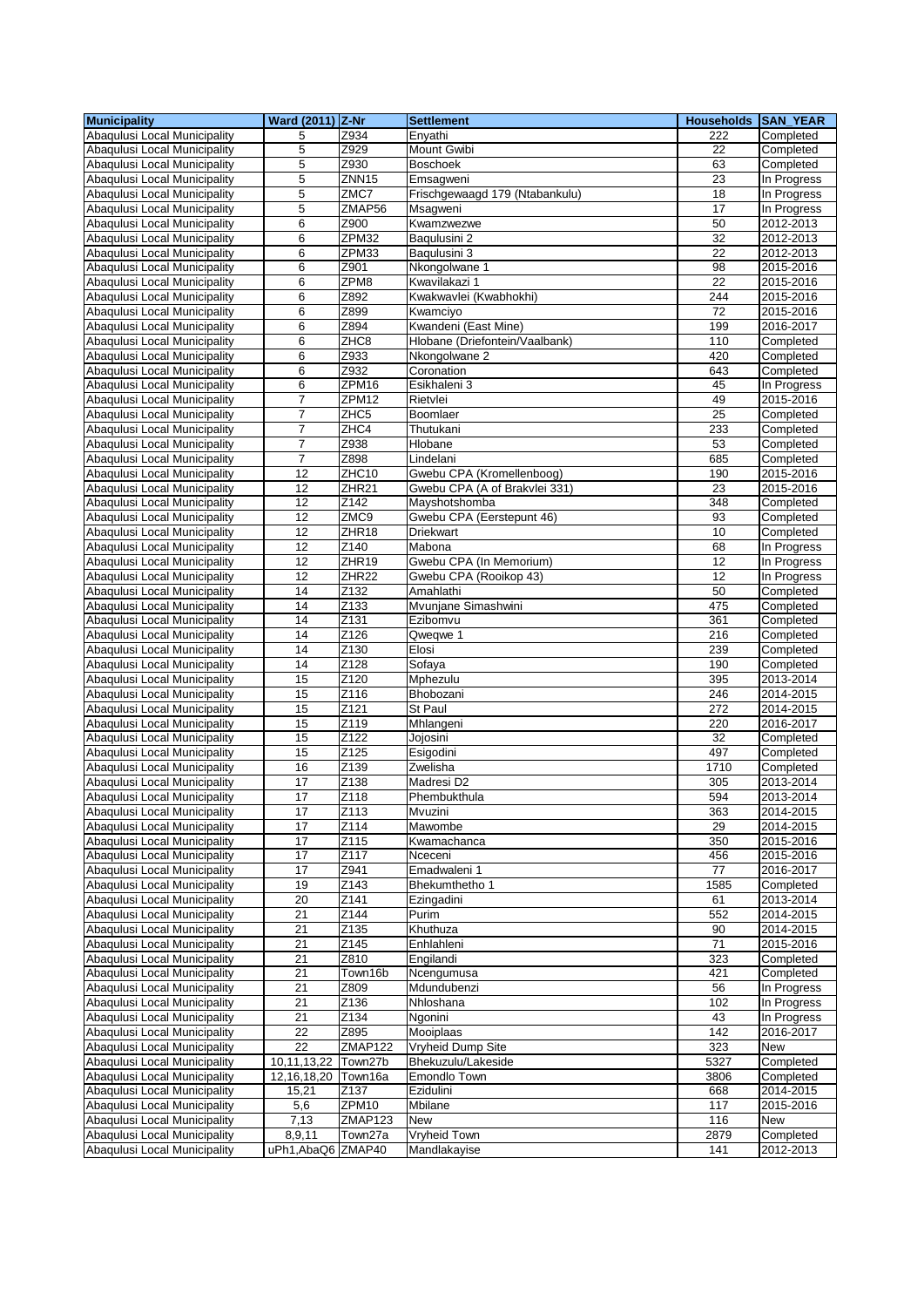| <b>Municipality</b>       | Ward (2011) Z-Nr        |                   | <b>Settlement</b>                               | Households SAN_YEAR |             |
|---------------------------|-------------------------|-------------------|-------------------------------------------------|---------------------|-------------|
| eDumbe Local Municipality | 1                       | ZMAP1             | Rooipoort                                       | 23                  | 2013-2014   |
| eDumbe Local Municipality | 1                       | ZNN4              | Ekhombela                                       | 67                  | 2014-2015   |
| eDumbe Local Municipality | $\mathbf{1}$            | ZMAP <sub>2</sub> | Nkonkotho                                       | 54                  | 2014-2015   |
| eDumbe Local Municipality | 1                       | ZMAP69            | Ndabambi                                        | 17                  | 2014-2015   |
| eDumbe Local Municipality | 1                       | ZMAP71            | <b>Bella Vista</b>                              | 16                  | 2014-2015   |
| eDumbe Local Municipality | 1                       | ZMAP3             | Geluk                                           | 19                  | 2015-2016   |
| eDumbe Local Municipality | 1                       | ZMAP72            | <b>Boschkrans</b>                               | 13                  | 2015-2016   |
| eDumbe Local Municipality | 1                       | ZMAP73            | Freiburg                                        | $\overline{12}$     | 2015-2016   |
| eDumbe Local Municipality | 1                       | ZNN <sub>5</sub>  | Obivane <sub>2</sub>                            | 20                  | 2015-2016   |
| eDumbe Local Municipality | 1                       | ZHC <sub>21</sub> | Welbedacht 46                                   | 33                  | Completed   |
| eDumbe Local Municipality | 1                       | Z928              | Luneburg                                        | 7                   | Completed   |
| eDumbe Local Municipality | 1                       | ZMAP70            | Jabula                                          | 32                  | In Progress |
| eDumbe Local Municipality | 1                       | <b>ZMAP120</b>    | Schikhoek (Land Reform)                         | 29                  | New         |
| eDumbe Local Municipality | $\mathbf{1}$            | ZMAP121           | Tholwethu (Land Reform)                         | 50                  | <b>New</b>  |
| eDumbe Local Municipality | $\overline{2}$          | Z942              | Mqwanya                                         | 323                 | Completed   |
| eDumbe Local Municipality | $\overline{\mathbf{c}}$ | Z788              | Blinkwater                                      | 1807                | Completed   |
| eDumbe Local Municipality | 3                       | Town8a            | Paulpietersburg Town                            | 595                 | Completed   |
| eDumbe Local Municipality | 3                       | Town8b            | <b>Edumbe Township</b>                          | 1919                | Completed   |
| eDumbe Local Municipality | $\overline{\mathbf{4}}$ | Z937              | Frischgewaagd                                   | 2715                | Completed   |
| eDumbe Local Municipality | 5                       | Z94               | Tholakela                                       | 826                 | Completed   |
| eDumbe Local Municipality | 5                       | Z95               | Mpundu                                          | 164                 | Completed   |
| eDumbe Local Municipality | 5                       | Z766              | Pivaanspoort                                    | 43                  | Completed   |
| eDumbe Local Municipality | 5                       | Z765              | Ko Dlomo                                        | 40                  | Completed   |
| eDumbe Local Municipality | 5                       | Z435              | Kwa Vova                                        | 186                 | Completed   |
| eDumbe Local Municipality | 6                       | ZMAP7             | <b>New</b>                                      | 14                  | Completed   |
| eDumbe Local Municipality | 6                       | Z108              | Enkembeni A                                     | 69                  | Completed   |
| eDumbe Local Municipality | 6                       | Z <sub>107</sub>  | Enkembeni B                                     | 24                  | Completed   |
| eDumbe Local Municipality | 6                       | Z106              | Enkembeni C                                     | 115                 | Completed   |
| eDumbe Local Municipality | $\overline{6}$          | ZHC1              | Obishini                                        | 69                  | Completed   |
| eDumbe Local Municipality | 6                       | Z103              | Emadulini                                       | 110                 | Completed   |
| eDumbe Local Municipality | 6                       | Z97               | Mahlosane                                       | 78                  | Completed   |
| eDumbe Local Municipality | 6                       | Z <sub>100</sub>  | Mphelanelaba                                    | 86                  | Completed   |
| eDumbe Local Municipality | 6                       | Z <sub>101</sub>  | Emakholweni 1                                   | 95                  | Completed   |
| eDumbe Local Municipality | 6                       | Z98               | Gedlase                                         | 247                 | Completed   |
| eDumbe Local Municipality | 6                       | Z433              | Gwebu 1                                         | 102                 | Completed   |
| eDumbe Local Municipality | 6                       | $\overline{Z111}$ | Lujojwana                                       | 105                 | Completed   |
| eDumbe Local Municipality | 6                       | Z792              | Embizeni                                        | 40                  | Completed   |
| eDumbe Local Municipality | 6                       | ZMAP8             | <b>New</b>                                      | 30                  | Completed   |
| eDumbe Local Municipality | 6                       | Z109              | Ntungweni                                       | 46                  | Completed   |
| eDumbe Local Municipality | 7                       | ZPM34             | Baqulusini 4                                    | 42                  | 2013-2014   |
| eDumbe Local Municipality | 7                       | ZPM <sub>2</sub>  | Mthingana                                       | $\overline{38}$     | 2013-2014   |
| eDumbe Local Municipality | 7                       | ZTAS56            | Palmietfontein (Rondspring 137, Kwambhedleni)   | 23                  | 2013-2014   |
| eDumbe Local Municipality | $\overline{7}$          | ZTAS54            | Palmietfontein 5841 (Mbhambazo)                 | 21                  | 2013-2014   |
| eDumbe Local Municipality | 7                       | ZTAS53            | Palmietfontein (Rondspring 137, Gezahlala)      | 8                   | 2013-2014   |
| eDumbe Local Municipality | 7                       | ZTAS55            | Palmietfontein (Kwambilimbhaga)                 | 52                  | 2013-2014   |
| eDumbe Local Municipality | $\overline{7}$          | ZPM35             | Baqulusini 5                                    | 15                  | 2013-2014   |
| eDumbe Local Municipality | 7                       | Z943              | Gerust 361 (Matsheketsheni)                     | 26                  | 2014-2015   |
| eDumbe Local Municipality | 7                       | ZMAP5             | Khambula                                        | 81                  | 2014-2015   |
| eDumbe Local Municipality | 7                       | ZMAP6             | Koudbad/Welverdiend                             | 22                  | 2015-2016   |
| eDumbe Local Municipality | 7                       | ZMAP4             | New                                             | 36                  | 2015-2016   |
| eDumbe Local Municipality | 7                       | Z432              | Obivane 1                                       | 131                 | Completed   |
| eDumbe Local Municipality | 7                       | Z787              | Mahloni                                         | 100                 | Completed   |
| eDumbe Local Municipality | 7                       | Z786              | Helpmekaar                                      | 79                  | Completed   |
| eDumbe Local Municipality | 7                       | ZMAP125           | Zungwini                                        | 22                  | New         |
| eDumbe Local Municipality | 8                       | ZHC19             | Mthethwa Trust / (Witkop 221, Leliefontein 220) | $\overline{17}$     | 2014-2015   |
| eDumbe Local Municipality | 8                       | Z430              | Opuzane                                         | 788                 | Completed   |
| eDumbe Local Municipality | 8                       | ZHC24             | Mthethwa Trust (Haasfontein)                    | 30                  | Completed   |
| eDumbe Local Municipality | 8                       | Z785              | Mapayphini                                      | 211                 | Completed   |
| eDumbe Local Municipality | 8                       | ZHC <sub>22</sub> | Amberg (Rekwest 204)                            | 23                  | Completed   |
| eDumbe Local Municipality | 8                       | ZHC23             | Amberg (Padda Fontein 201)                      | 79                  | Completed   |
| eDumbe Local Municipality | 2,5                     | Z793              | Ezibomvu                                        | 307                 | Completed   |
| eDumbe Local Municipality | 3,6                     | Z110              | Ntungweni                                       | 186                 | 2012-2013   |
| eDumbe Local Municipality | 4,6                     | Z791              | Empangweni                                      | 197                 | Completed   |
| eDumbe Local Municipality | 5,6                     | Z105              | Balmoral                                        | 398                 | Completed   |
| eDumbe Local Municipality | 5,6                     | Z434              | Maqulusini                                      | 51                  | Completed   |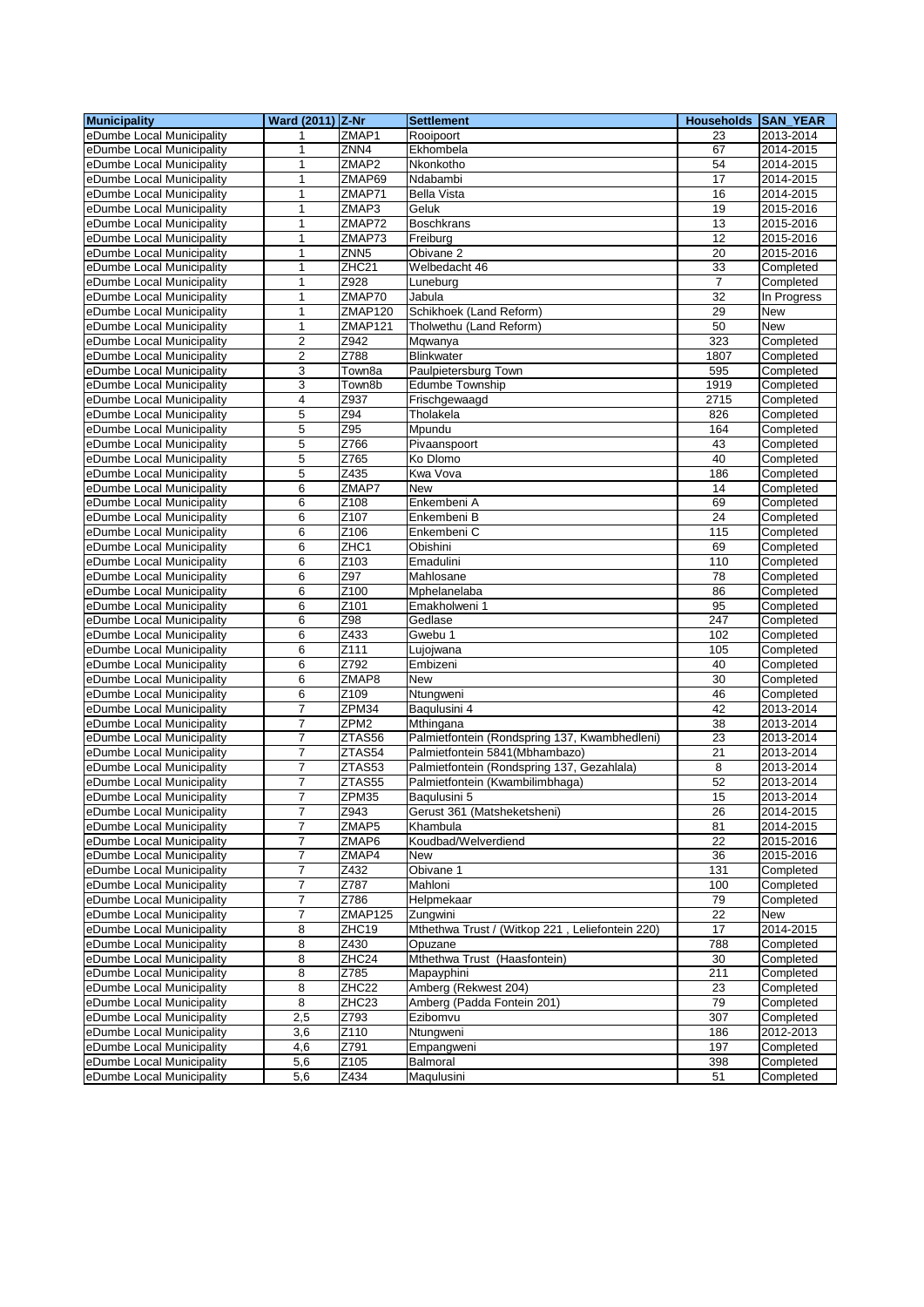| <b>Municipality</b>        | Ward (2011) Z-Nr        |                   | <b>Settlement</b> | <b>Households</b> | SAN_YEAR      |
|----------------------------|-------------------------|-------------------|-------------------|-------------------|---------------|
| Nongoma Local Municipality | 1                       | ZBUK35            | Mhwanga           | 22                | 2012-2013     |
| Nongoma Local Municipality | 1                       | Z261              | Ngoyi             | 35                | 2012-2013     |
| Nongoma Local Municipality | 1                       | $\overline{Z26}$  | Ezulwini          | $\overline{27}$   | 2012-2013     |
| Nongoma Local Municipality | 1                       | Z262              | Zimbala           | 31                | 2012-2013     |
| Nongoma Local Municipality | 1                       | ZBUK30            | Mevamhlophe       | $\overline{7}$    | 2012-2013     |
| Nongoma Local Municipality | 1                       | Z291              | Gega              | 44                | 2014-2015     |
| Nongoma Local Municipality | 1                       | Z313              | Mngamunde         | 15                | 2014-2015     |
|                            |                         |                   |                   |                   |               |
| Nongoma Local Municipality | 1                       | Z304              | Mtengase          | 54                | 2014-2015     |
| Nongoma Local Municipality | 1                       | Z290              | Zidwadweni        | 79                | $2014 - 2015$ |
| Nongoma Local Municipality | 1                       | Z716              | Mlazi             | 100               | Completed     |
| Nongoma Local Municipality | 1                       | Z306              | Vulamlomo         | 165               | Completed     |
| Nongoma Local Municipality | 1                       | Z944              | Mpondo            | 15                | Completed     |
| Nongoma Local Municipality | 1                       | ZMAP20            | Mhlanjeni         | 20                | Completed     |
| Nongoma Local Municipality | 1                       | Z312              | Embangweni 1      | 138               | Completed     |
| Nongoma Local Municipality | 1                       | ZBUK33            | Nyakanyaka        | 58                | Completed     |
| Nongoma Local Municipality | 1                       | ZBUK34            | Bhangonoma        | 14                | Completed     |
| Nongoma Local Municipality | 1                       | Z289              | Emakhalantombi    | 67                | Completed     |
| Nongoma Local Municipality | 1                       | Z288              | Vungama 1         | 10                | Completed     |
| Nongoma Local Municipality | $\mathbf{1}$            | ZBUK40            | Ngoyeni           | 12                | Completed     |
| Nongoma Local Municipality | 1                       | Z282              | Ntweni            | 131               | Completed     |
| Nongoma Local Municipality | 1                       | ZBUK36            | Mncakweni         | 48                |               |
|                            |                         |                   |                   |                   | Completed     |
| Nongoma Local Municipality | $\mathbf{1}$            | Z308              | Manyoni 2         | 76                | Completed     |
| Nongoma Local Municipality | 1                       | Z309              | Sekane            | 39                | Completed     |
| Nongoma Local Municipality | $\mathbf{1}$            | Z311              | Siwela            | 213               | Completed     |
| Nongoma Local Municipality | 1                       | ZBUK8             | Mntwanontengayo   | 28                | Completed     |
| Nongoma Local Municipality | $\mathbf{1}$            | Z310              | Qondile 2         | 80                | Completed     |
| Nongoma Local Municipality | 1                       | Z324              | Kwagudlintaba     | 67                | Completed     |
| Nongoma Local Municipality | 1                       | Z326              | Emadwaleni 2      | 74                | Completed     |
| Nongoma Local Municipality | $\mathbf{1}$            | Z355b             | Nkukhwini         | 47                | Completed     |
| Nongoma Local Municipality | $\overline{c}$          | Z229              | Msebe             | 81                | 2012-2013     |
| Nongoma Local Municipality | $\overline{2}$          | Z260              | Eqhikizeni        | 21                | 2012-2013     |
| Nongoma Local Municipality | $\overline{2}$          | ZMAP19            | <b>Nkwalini</b>   | 16                | 2012-2013     |
| Nongoma Local Municipality | $\overline{2}$          | Z257              | Mphelankani       | 13                | 2012-2013     |
|                            |                         | $\overline{Z}258$ |                   |                   |               |
| Nongoma Local Municipality | 2                       |                   | Thongathi         | 63                | 2012-2013     |
| Nongoma Local Municipality | $\overline{2}$          | Z255              | Mfimfinyone       | 47                | 2012-2013     |
| Nongoma Local Municipality | $\overline{2}$          | Z254              | Ebthuleni         | 59                | 2012-2013     |
| Nongoma Local Municipality | 2                       | $\overline{Z}253$ | Sithangamini      | 23                | 2012-2013     |
| Nongoma Local Municipality | $\overline{2}$          | ZBUK38            | Zangoya           | 4                 | 2012-2013     |
| Nongoma Local Municipality | 2                       | ZMAP39            | Dungamanzi 1      | 58                | 2012-2013     |
| Nongoma Local Municipality | $\overline{2}$          | Z238              | Zikaniphela       | 60                | 2012-2013     |
| Nongoma Local Municipality | $\overline{c}$          | ZBUK21            | Enkanyezini       | 40                | 2012-2013     |
| Nongoma Local Municipality | $\overline{2}$          | Z252              | Odwaleni          | 42                | 2012-2013     |
| Nongoma Local Municipality | $\overline{2}$          | Z251              | Ovukneni          | 109               | 2013-2014     |
| Nongoma Local Municipality | $\overline{c}$          | ZBUK11            | Vusu Musi         | 43                | 2014-2015     |
| Nongoma Local Municipality | 2                       | Z230              | Ngangayiphi       | 64                | 2014-2015     |
| Nongoma Local Municipality | 2                       | ZMAP37            | Kati              | 36                | 2015-2016     |
| Nongoma Local Municipality | $\boldsymbol{2}$        | Z234              | Kwankweme         | 30                | 2015-2016     |
|                            |                         | Z236              |                   |                   |               |
| Nongoma Local Municipality | 2                       |                   | Esixeni           | 20                | 2015-2016     |
| Nongoma Local Municipality | 2                       | Z235              | Maswazini         | 37                | 2015-2016     |
| Nongoma Local Municipality | $\overline{c}$          | Z237              | Cisho             | 40                | 2015-2016     |
| Nongoma Local Municipality | 2                       | ZMAP38            | Ntenjane          | 31                | 2015-2016     |
| Nongoma Local Municipality | 2                       | Z945              | Nsongweni         | 21                | Completed     |
| Nongoma Local Municipality | 2                       | ZBUK22            | Gagasa            | 19                | Completed     |
| Nongoma Local Municipality | $\boldsymbol{2}$        | Z231              | Nyathini          | 30                | Completed     |
| Nongoma Local Municipality | $\overline{c}$          | Z951              | Mthwandlana 1     | 12                | Completed     |
| Nongoma Local Municipality | 2                       | Z950              | Khwabithe         | 24                | Completed     |
| Nongoma Local Municipality | $\overline{c}$          | Z948              | Mbangweni 1       | 12                | Completed     |
| Nongoma Local Municipality | 2                       | Z947              | Shaya Moya        | 9                 | Completed     |
| Nongoma Local Municipality | 2                       | Z201              | Mthwandlana 2     | 63                | Completed     |
| Nongoma Local Municipality | 2                       | Z946              | Maphondwane       | 95                | Completed     |
|                            |                         |                   |                   |                   |               |
| Nongoma Local Municipality | $\overline{\mathbf{c}}$ | Z781              | Mkhwezela         | 50                | Completed     |
| Nongoma Local Municipality | $\overline{2}$          | Z715              | Nhlisa            | 74                | Completed     |
| Nongoma Local Municipality | $\overline{\mathbf{c}}$ | Z821              | Ndema             | 106               | Completed     |
| Nongoma Local Municipality | $\boldsymbol{2}$        | Z202              | <b>Bombolo</b>    | 162               | Completed     |
| Nongoma Local Municipality | 2                       | Z822              | Kwabumba          | 53                | Completed     |
| Nongoma Local Municipality | $\overline{\mathbf{c}}$ | Z232              | Ogagweni 1        | 44                | Completed     |
| Nongoma Local Municipality | $\overline{\mathbf{c}}$ | Z <sub>256</sub>  | Ogagweni 2        | 15                | Completed     |
| Nongoma Local Municipality | 3                       | Z320              | Kwagongolozane    | 73                | 2012-2013     |
| Nongoma Local Municipality | 3                       | ZMAP22            | Mkhuze 1          | $\overline{2}$    | 2013-2014     |
| Nongoma Local Municipality | 3                       | Z336              | Mapambeni         | 103               | 2013-2014     |
| Nongoma Local Municipality | 3                       | Z337              | <b>Dlakuse</b>    | 42                | 2013-2014     |
| Nongoma Local Municipality | 3                       | Z334              | Esikuthwaneni     | 65                | 2013-2014     |
|                            |                         |                   |                   |                   |               |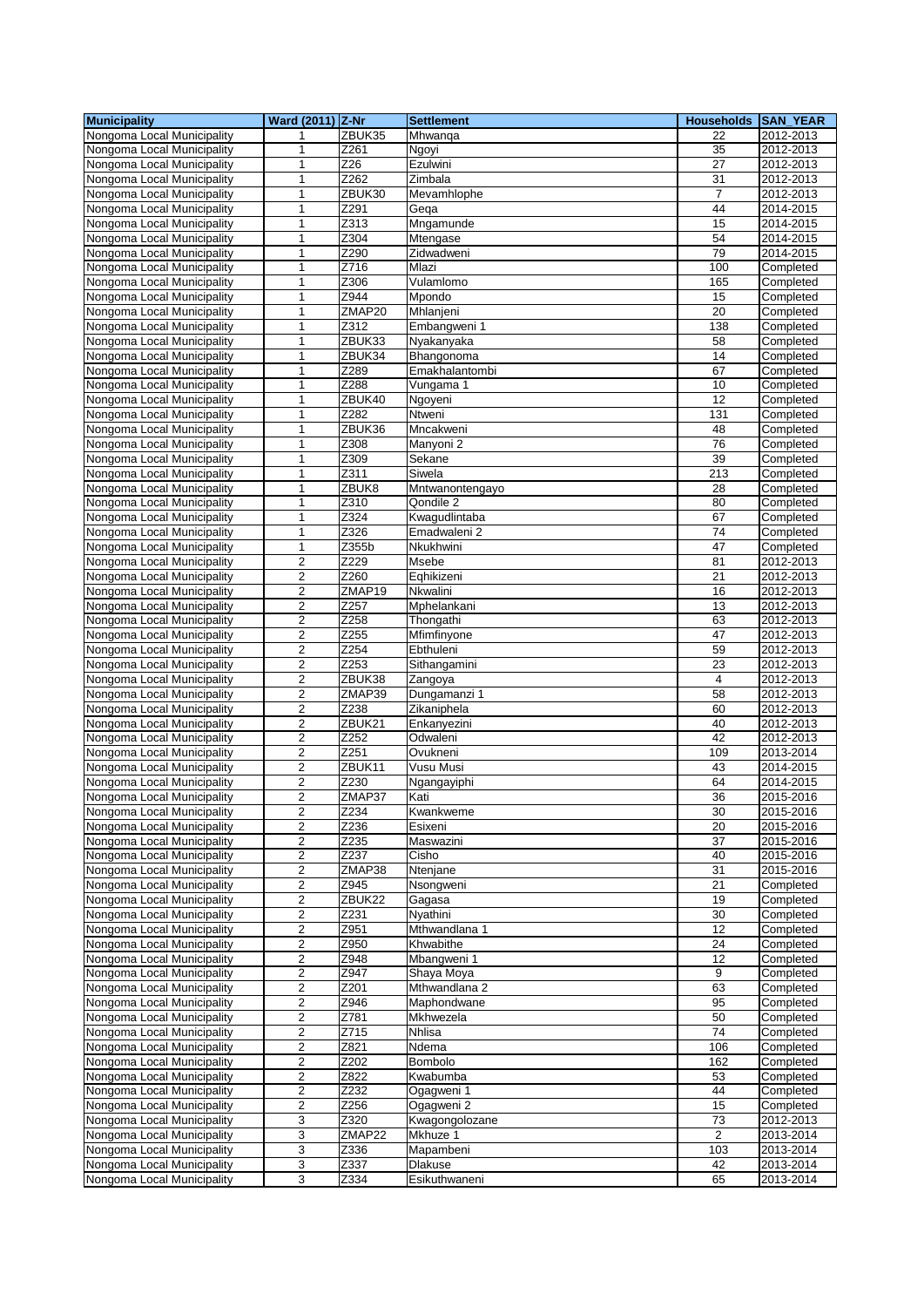| <b>Municipality</b>                                      | <b>Ward (2011) Z-Nr</b>          |                    | <b>Settlement</b>      | Households SAN_YEAR |                        |
|----------------------------------------------------------|----------------------------------|--------------------|------------------------|---------------------|------------------------|
| Nongoma Local Municipality                               | 3                                | Z323               | Okhalweni 2            | 48                  | 2013-2014              |
| Nongoma Local Municipality                               | 3                                | Z333               | Esqelwini              | 5                   | 2013-2014              |
| Nongoma Local Municipality                               | 3                                | Z332               | Njonyomane             | 58                  | 2013-2014              |
| Nongoma Local Municipality                               | 3                                | Z330               | Sovana                 | 78                  | 2013-2014              |
| Nongoma Local Municipality                               | 3                                | ZBUK25             | Magendene              | 15                  | 2013-2014              |
| Nongoma Local Municipality                               | 3                                | Z327               | Macijo                 | 48                  | 2013-2014              |
| Nongoma Local Municipality                               | 3                                | Z328               | Kolubomvu 2            | 48                  | 2013-2014              |
| Nongoma Local Municipality                               | 3                                | Z331               | Machibini              | 87                  | 2013-2014              |
| Nongoma Local Municipality                               | 3                                | Z329               | Vesonweni              | 36                  | 2013-2014              |
| Nongoma Local Municipality                               | 3                                | Z314               | Emathlomane            | $\overline{38}$     | 2014-2015              |
| Nongoma Local Municipality                               | 3                                | ZBUK29             | Shalasha               | 46                  | 2014-2015              |
| Nongoma Local Municipality                               | 3                                | Z322               | Esigodiphola 1         | 57                  | 2014-2015              |
| Nongoma Local Municipality<br>Nongoma Local Municipality | 3<br>3                           | Z321<br>Z316       | Mgxanyini<br>Mduda     | 87<br>80            | 2014-2015<br>2014-2015 |
| Nongoma Local Municipality                               | 3                                | $\overline{Z}317$  | Hlushwaneni            | 85                  | 2014-2015              |
| Nongoma Local Municipality                               | 3                                | Z303               | Mthonjaneni            | 99                  | 2014-2015              |
| Nongoma Local Municipality                               | 3                                | Z <sub>295</sub>   | Ezingweni              | 19                  | Completed              |
| Nongoma Local Municipality                               | 3                                | Z297               | Qondile 1              | 143                 | Completed              |
| Nongoma Local Municipality                               | 3                                | ZBUK26             | Maceneni               | 14                  | Completed              |
| Nongoma Local Municipality                               | 3                                | Z300               | Gagasini               | 40                  | Completed              |
| Nongoma Local Municipality                               | 3                                | ZBUK27             | Maghineni              | 43                  | Completed              |
| Nongoma Local Municipality                               | 3                                | Z315               | Number7                | 74                  | Completed              |
| Nongoma Local Municipality                               | 3                                | Z298               | Ezinhlabeni            | 35                  | Completed              |
| Nongoma Local Municipality                               | 3                                | Z299               | Emaggebeni (Mlaza)     | 67                  | Completed              |
| Nongoma Local Municipality                               | 3                                | Z296               | Domba                  | 153                 | Completed              |
| Nongoma Local Municipality                               | 4                                | Z211               | Khokhwanweni           | 131                 | 2012-2013              |
| Nongoma Local Municipality                               | 4                                | Z213               | Emakhandeni            | 70                  | 2013-2014              |
| Nongoma Local Municipality                               | 4                                | Z193               | Sindabe                | 61                  | 2013-2014              |
| Nongoma Local Municipality                               | $\overline{4}$                   | Z192               | Makholweni             | 53                  | 2013-2014              |
| Nongoma Local Municipality                               | 4                                | Z190               | Manyoni 1              | 206                 | 2013-2014              |
| Nongoma Local Municipality                               | 4                                | $\overline{Z}215a$ | Mfankomo               | 55                  | 2013-2014              |
| Nongoma Local Municipality                               | 4                                | Z214               | Mhlwehlwe              | 56                  | 2013-2014              |
| Nongoma Local Municipality                               | 4                                | Z823               | Thusani                | $\overline{4}$      | 2013-2014              |
| Nongoma Local Municipality                               | $\overline{4}$                   | Z218               | Henenende (Mbonjeni)   | 86                  | 2013-2014              |
| Nongoma Local Municipality                               | $\overline{4}$<br>$\overline{4}$ | Z777<br>Z223       | Henenende              | 138                 | 2013-2014              |
| Nongoma Local Municipality<br>Nongoma Local Municipality | 4                                | Z217               | Ebukhalini<br>Kwadlabe | 51<br>114           | 2013-2014<br>2013-2014 |
| Nongoma Local Municipality                               | 4                                | Z216               | Ethokoza               | 58                  | 2013-2014              |
| Nongoma Local Municipality                               | 4                                | ZMAP25             | Mahlezane              | 14                  | Completed              |
| Nongoma Local Municipality                               | $\overline{\mathbf{4}}$          | Z167               | Emakholweni 3          | 103                 | Completed              |
| Nongoma Local Municipality                               | $\overline{4}$                   | Z189               | Masundwini             | 207                 | Completed              |
| Nongoma Local Municipality                               | 4                                | Z210               | Maggelweni             | 214                 | Completed              |
| Nongoma Local Municipality                               | 5                                | Z248               | Nhlebela               | 93                  | 2012-2013              |
| Nongoma Local Municipality                               | 5                                | Z269               | Toyisa Langalesizwe    | 124                 | 2013-2014              |
| Nongoma Local Municipality                               | 5                                | Z270               | Esheshi                | 116                 | 2013-2014              |
| Nongoma Local Municipality                               | 5                                | Z247               | Mpuphusi               | 111                 | 2013-2014              |
| Nongoma Local Municipality                               | b                                | Z264               | New Town               | 57                  | 2013-2014              |
| Nongoma Local Municipality                               | 5                                | Z266               | Khethankomo            | 165                 | 2013-2014              |
| Nongoma Local Municipality                               | 5                                | Z265               | Mthincongo             | 146                 | 2013-2014              |
| Nongoma Local Municipality                               | 5                                | Z280               | Singande               | 144                 | 2013-2014              |
| Nongoma Local Municipality                               | 5                                | Z294               | Kolubomvu 1            | 22                  | 2014-2015              |
| Nongoma Local Municipality                               | 5                                | Z292               | Kwajuba                | 115                 | 2014-2015              |
| Nongoma Local Municipality                               | 5                                | Z718               | Mahlomane              | 75                  | 2014-2015              |
| Nongoma Local Municipality<br>Nongoma Local Municipality | 5<br>5                           | Z268<br>Z250       | Ndimhlana<br>Fakude    | 106<br>93           | Completed              |
| Nongoma Local Municipality                               | 5                                | Z249               | Ophaphasi              | 131                 | Completed<br>Completed |
| Nongoma Local Municipality                               | 5                                | Z271               | Emphilweni             | 71                  | Completed              |
| Nongoma Local Municipality                               | 6                                | Z194               | Qanda 1                | 48                  | 2012-2013              |
| Nongoma Local Municipality                               | 6                                | Z <sub>187</sub>   | Kwampaza               | 270                 | 2012-2013              |
| Nongoma Local Municipality                               | 6                                | $\overline{Z}222$  | Esigodiphola 2         | 13                  | 2013-2014              |
| Nongoma Local Municipality                               | 6                                | Z195               | Ezibomvini             | 135                 | Completed              |
| Nongoma Local Municipality                               | 6                                | Z208               | Khenani                | 227                 | Completed              |
| Nongoma Local Municipality                               | 6                                | Z209               | Dushwini               | 149                 | Completed              |
| Nongoma Local Municipality                               | 6                                | Z221               | Cabowakhe              | 28                  | Completed              |
| Nongoma Local Municipality                               | 6                                | Z220               | Phumanyova             | 35                  | Completed              |
| Nongoma Local Municipality                               | 6                                | Z172               | Dengeni                | 141                 | Completed              |
| Nongoma Local Municipality                               | 6                                | Z173               | Kwambongi              | 86                  | Completed              |
| Nongoma Local Municipality                               | 7                                | Z178               | Gwebu 2                | 142                 | 2012-2013              |
| Nongoma Local Municipality                               | $\overline{7}$                   | Z179               | Gwebu 3                | 111                 | 2012-2013              |
| Nongoma Local Municipality                               | 7                                | Z181               | Sinkonkonko            | 71                  | 2012-2013              |
| Nongoma Local Municipality                               | 7                                | Z182               | Gwebu 4                | $\overline{72}$     | 2012-2013              |
| Nongoma Local Municipality                               | $\overline{7}$                   | Z180               | Wela <sub>2</sub>      | 196                 | 2012-2013              |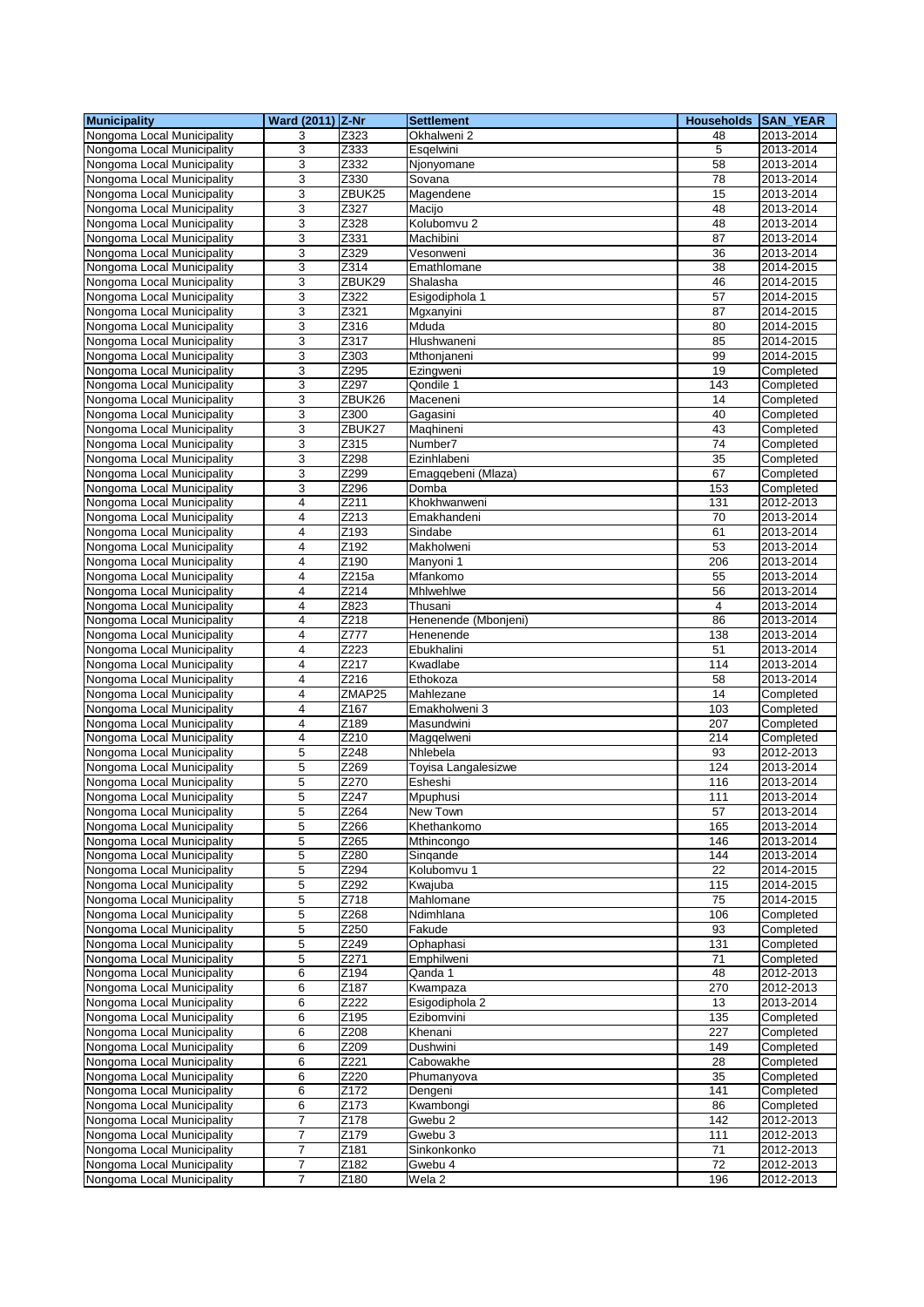| <b>Municipality</b>                                      | Ward (2011) Z-Nr    |                   | <b>Settlement</b>           | Households SAN_YEAR   |                        |
|----------------------------------------------------------|---------------------|-------------------|-----------------------------|-----------------------|------------------------|
| Nongoma Local Municipality                               | 7                   | Z197              | Mpuqwini                    | 174                   | 2012-2013              |
| Nongoma Local Municipality                               | 7                   | Z955              | Manganeni                   | 47                    | 2012-2013              |
| Nongoma Local Municipality                               | 7                   | Z824              | Vukani                      | 31                    | 2012-2013              |
| Nongoma Local Municipality                               | 7                   | Z199              | Mangomfini                  | 87                    | 2012-2013              |
| Nongoma Local Municipality                               | $\overline{7}$      | ZBUK20            | Qwasimane                   | 28                    | 2012-2013              |
| Nongoma Local Municipality                               | 7                   | Z198              | Dongothule                  | 194                   | 2012-2013              |
| Nongoma Local Municipality                               | 7                   | Z953              | Makhcaneni                  | 99                    | 2012-2013              |
| Nongoma Local Municipality                               | $\overline{7}$      | ZBUK23            | Mgolokotho                  | 20                    | 2012-2013              |
| Nongoma Local Municipality                               | 7                   | Z954              | <b>Bhidi</b>                | 69                    | 2014-2015              |
| Nongoma Local Municipality                               | 7                   | Z957              | Nzondwane                   | 33                    | Completed              |
| Nongoma Local Municipality                               | 7                   | Z952              | Mbembe                      | 6                     | Completed              |
| Nongoma Local Municipality                               | $\overline{7}$      | Z <sub>183</sub>  | Mphola                      | 159                   | Completed              |
| Nongoma Local Municipality                               | $\overline{7}$      | Z949              | Bhuku Elihambayo            | 13                    | Completed              |
| Nongoma Local Municipality                               | 7                   | Z206<br>Z205      | Nkungwini                   | $\overline{73}$<br>33 | Completed              |
| Nongoma Local Municipality                               | $\overline{7}$      |                   | Chinamorgan                 | 127                   | Completed              |
| Nongoma Local Municipality<br>Nongoma Local Municipality | $\overline{7}$<br>8 | Z956<br>Z207      | Egudu<br>Nkonjeni           | 170                   | Completed<br>Completed |
| Nongoma Local Municipality                               | 8                   | Z186              | Ncemaneni                   | 89                    | Completed              |
| Nongoma Local Municipality                               | 8                   | Z174              | <b>Buxedene</b>             | 530                   | Completed              |
| Nongoma Local Municipality                               | 8                   | Z175              | Khamangweni                 | 86                    | Completed              |
| Nongoma Local Municipality                               | 8                   | Z177              | Kwashonongo                 | 77                    | Completed              |
| Nongoma Local Municipality                               | 8                   | ZBUK39            | Esikhalenisowuwa            | 56                    | Completed              |
| Nongoma Local Municipality                               | 8                   | Z185              | Hawini                      | 85                    | Completed              |
| Nongoma Local Municipality                               | 8                   | Z184              | Mavulazi                    | 253                   | Completed              |
| Nongoma Local Municipality                               | 8                   | Z196              | Bhekumthetho 2              | 228                   | Completed              |
| Nongoma Local Municipality                               | 9                   | Z592              | Sikhleni                    | 94                    | 2013-2014              |
| Nongoma Local Municipality                               | 9                   | Z364              | Gomabagagu                  | 32                    | Completed              |
| Nongoma Local Municipality                               | 9                   | Z366              | Ezinhlabeni                 | 34                    | Completed              |
| Nongoma Local Municipality                               | 9                   | Z371              | Ndikandika                  | 123                   | Completed              |
| Nongoma Local Municipality                               | 9                   | Z370              | Holinyoka                   | 240                   | Completed              |
| Nongoma Local Municipality                               | 9                   | Z368              | Ebhunge                     | 87                    | Completed              |
| Nongoma Local Municipality                               | 9                   | Z367              | Kwasicengile                | 78                    | Completed              |
| Nongoma Local Municipality                               | 9                   | Z369              | Emkhondo                    | 143                   | Completed              |
| Nongoma Local Municipality                               | 9                   | Z365              | Kwa-Denge                   | 228                   | Completed              |
| Nongoma Local Municipality                               | 9                   | Z591              | Esikhaleni 1                | 134                   | Completed              |
| Nongoma Local Municipality                               | 9                   | ZMAP26            | <b>White City</b>           | 315                   | Completed              |
| Nongoma Local Municipality                               | 9                   | Z593              | Lindizwe                    | 421                   | Completed              |
| Nongoma Local Municipality                               | 10                  | Z569              | Kwandwandwe                 | 122                   | 2014-2015              |
| Nongoma Local Municipality                               | 10                  | ZMAP18            | Nokhehleni                  | 19                    | 2014-2015              |
| Nongoma Local Municipality                               | 10                  | Z164              | Esweni                      | $\overline{72}$       | 2014-2015              |
| Nongoma Local Municipality                               | 10                  | Z165              | <b>Hlathi</b>               | 125                   | 2014-2015              |
| Nongoma Local Municipality                               | 10                  | Z168              | Magutshwa                   | 96                    | 2014-2015              |
| Nongoma Local Municipality                               | 10                  | Z170              | Ekuvukeni                   | 159                   | 2014-2015              |
| Nongoma Local Municipality                               | 10                  | Z575              | Kwahelibheshu               | 13                    | Completed              |
| Nongoma Local Municipality                               | 10                  | ZBUK56            | Mcwabeyana                  | 47                    | Completed              |
| Nongoma Local Municipality                               | 10                  | ZBUK58            | Emlalazini                  | 35                    | Completed              |
| Nongoma Local Municipality<br>Nongoma Local Municipality | 10<br>10            | ∠MAP10<br>ZBUK59  | Mponga (Duma)<br>Entshoweni | 72<br>38              | Completed<br>Completed |
| Nongoma Local Municipality                               | 10                  | Z573              | Kwelibomvu                  | 119                   | Completed              |
| Nongoma Local Municipality                               | 10                  | ZMAP11            | Dindela (Duma)              | 18                    | Completed              |
| Nongoma Local Municipality                               | 10                  | ZNN24             | Duma 1                      | 142                   | Completed              |
| Nongoma Local Municipality                               | 10                  | Z574              | Emhgedeni (Duma)            | 34                    | Completed              |
| Nongoma Local Municipality                               | 10                  | ZNN <sub>26</sub> | Engongoma                   | 24                    | Completed              |
| Nongoma Local Municipality                               | 10                  | ZBUK57            | Hobiyana                    | 36                    | Completed              |
| Nongoma Local Municipality                               | 10                  | ZNN <sub>25</sub> | Kwamshiki                   | 89                    | Completed              |
| Nongoma Local Municipality                               | 10                  | Z576              | Mangongo                    | 39                    | Completed              |
| Nongoma Local Municipality                               | 10                  | Z572              | Ezomboda                    | $\overline{75}$       | Completed              |
| Nongoma Local Municipality                               | 10                  | Z163              | Emakholweni 2               | 134                   | Completed              |
| Nongoma Local Municipality                               | 10                  | Z160              | Nsawulani                   | 146                   | Completed              |
| Nongoma Local Municipality                               | 10                  | Z161              | Kolweni                     | 163                   | Completed              |
| Nongoma Local Municipality                               | 11                  | Z570              | Kwazungu                    | 133                   | 2014-2015              |
| Nongoma Local Municipality                               | 11                  | ZNN <sub>23</sub> | Emhemeni                    | 44                    | 2014-2015              |
| Nongoma Local Municipality                               | 11                  | Z567              | Othinsangu                  | 92                    | 2014-2015              |
| Nongoma Local Municipality                               | 11                  | ZNN <sub>27</sub> | Hlathidumayo                | 57                    | 2014-2015              |
| Nongoma Local Municipality                               | 11                  | Z147              | Ngolotshe                   | 252                   | 2014-2015              |
| Nongoma Local Municipality                               | 11                  | ZMAP9             | Doncaneni                   | 46                    | 2014-2015              |
| Nongoma Local Municipality                               | 11                  | Z155a             | Ezighumeni 1                | 19                    | 2014-2015              |
| Nongoma Local Municipality                               | 11                  | Z155b             | Ezighumeni 2                | 19                    | 2014-2015              |
| Nongoma Local Municipality                               | 11                  | Z156              | Entwala                     | 93                    | 2014-2015              |
| Nongoma Local Municipality                               | 11                  | Z157              | Ngala                       | 64                    | 2014-2015              |
| Nongoma Local Municipality                               | 11                  | Z154              | Zampilo                     | 24                    | 2014-2015              |
| Nongoma Local Municipality                               | 11                  | Z153              | Mcibilindini                | 32                    | 2014-2015              |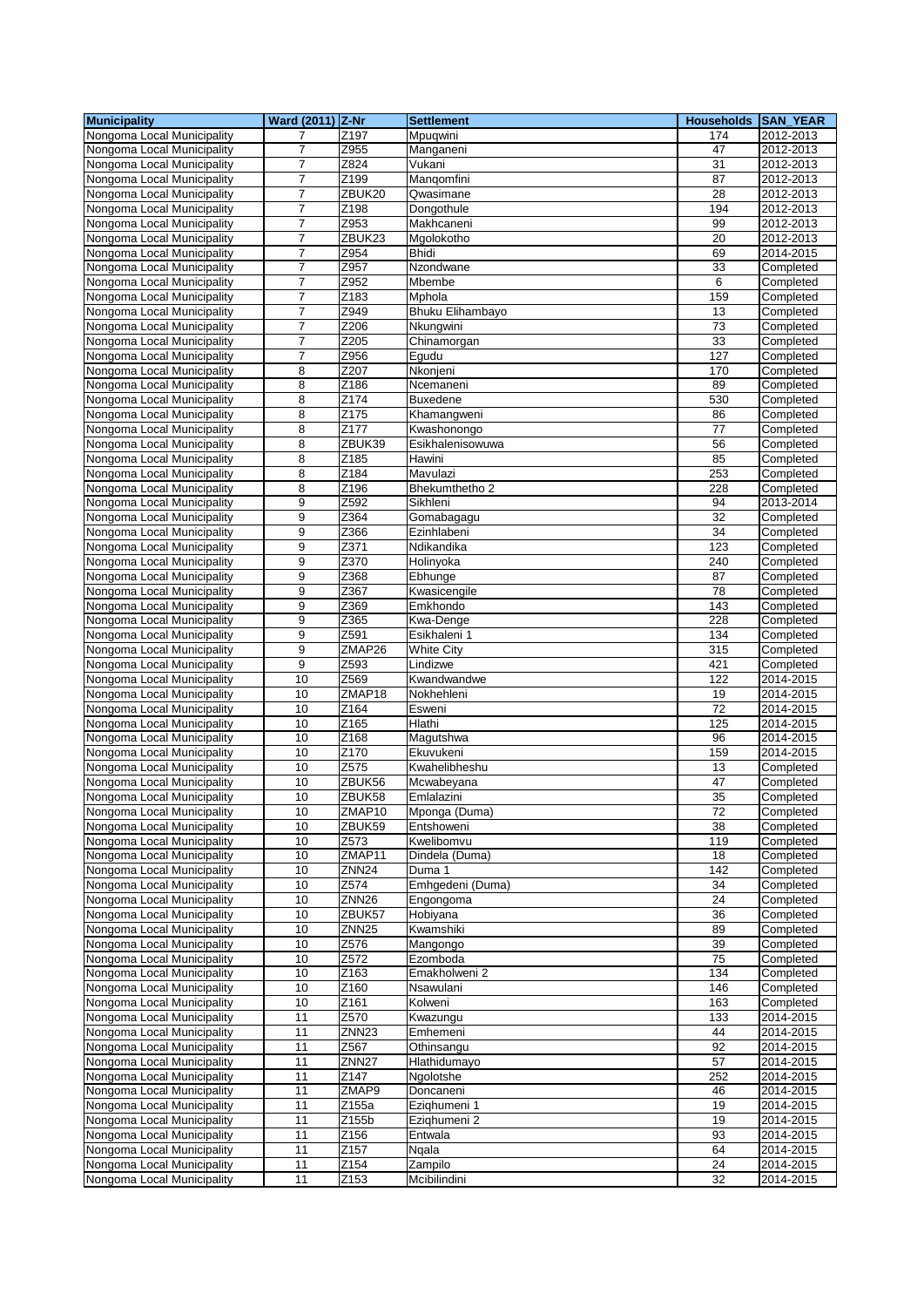| <b>Municipality</b>        | Ward (2011) Z-Nr |                  | <b>Settlement</b>            | <b>Households</b> | <b>SAN YEAR</b> |
|----------------------------|------------------|------------------|------------------------------|-------------------|-----------------|
| Nongoma Local Municipality | 11               | Z151             | Mhlabaneni                   | 48                | 2014-2015       |
| Nongoma Local Municipality | 11               | ZBA1             | Kwavumela                    | 46                | 2014-2015       |
| Nongoma Local Municipality | 11               | Z152             | Masokaneni                   | 91                | 2014-2015       |
| Nongoma Local Municipality | 11               | ZNN22            | Ebungwini                    | 83                | Completed       |
| Nongoma Local Municipality | 11               | Z568             | Mbamba                       | 36                | Completed       |
| Nongoma Local Municipality | 11               | Z158             | Entuthukweni                 | 96                | Completed       |
| Nongoma Local Municipality | 11               | Z159             | Elanjeni/Msasanani           | 133               |                 |
|                            |                  |                  |                              |                   | Completed       |
| Nongoma Local Municipality | 11               | ZBA4             | SiDakeni                     | 20                | Completed       |
| Nongoma Local Municipality | 11               | Z572             | Ezomboda                     | 22                | Completed       |
| Nongoma Local Municipality | 11               | ZBA2             | Singangeni                   | 51                | Completed       |
| Nongoma Local Municipality | 12               | ZAM12            | Ezingolaneni                 | 27                | 2014-2015       |
| Nongoma Local Municipality | 12               | ZMAP13           | Ngalu                        | 28                | 2014-2015       |
| Nongoma Local Municipality | 12               | ZMAP14           | Ndlazini                     | 51                | 2014-2015       |
| Nongoma Local Municipality | $\overline{12}$  | Z375             | Macekaneni                   | 77                | 2014-2015       |
| Nongoma Local Municipality | 12               | ZMAP16           | KwaLuphonjwana               | 86                | 2014-2015       |
| Nongoma Local Municipality | 12               | Z373             | Nhloyane                     | 12                | 2014-2015       |
| Nongoma Local Municipality | 12               | Z349             | Isizinda A                   | 15                | 2014-2015       |
| Nongoma Local Municipality | 12               | Z357             | Manzawayo                    | 52                | Completed       |
| Nongoma Local Municipality | 12               | Z355a            | Kwa Gwaqaza                  | 89                | Completed       |
| Nongoma Local Municipality | 12               | ZMAP12           | Ngobuzulu                    | 47                | Completed       |
| Nongoma Local Municipality | 12               | Z352             | Mashemhlophe                 | 202               | Completed       |
|                            | 12               | Z348             |                              | 143               | Completed       |
| Nongoma Local Municipality |                  |                  | Sigubudu                     |                   |                 |
| Nongoma Local Municipality | 12               | Z345             | Kwelodaka                    | 49                | Completed       |
| Nongoma Local Municipality | 12               | Z342             | Emayeni                      | 64                | Completed       |
| Nongoma Local Municipality | 12               | ZKAY4            | Sheleza                      | 44                | Completed       |
| Nongoma Local Municipality | $\overline{12}$  | Z346             | Kwa-Ququ                     | $\overline{7}$    | Completed       |
| Nongoma Local Municipality | 12               | Z340             | Esidakeni 1                  | 46                | Completed       |
| Nongoma Local Municipality | 12               | Z339             | Ngwabe                       | 55                | Completed       |
| Nongoma Local Municipality | 12               | Z338             | Esigoqobeni                  | 39                | Completed       |
| Nongoma Local Municipality | 12               | ZMAP15           | Dum-Dum                      | 25                | Completed       |
| Nongoma Local Municipality | 12               | ZAM11            | Nzama                        | 62                | Completed       |
| Nongoma Local Municipality | 12               | Z341             | Isizinda B                   | 86                | Completed       |
| Nongoma Local Municipality | 12               | Z344             | Manhlanhle                   | 40                | Completed       |
| Nongoma Local Municipality | 12               | Z347             | Emgodi 1                     | 96                | Completed       |
|                            |                  |                  |                              |                   |                 |
| Nongoma Local Municipality | 13               | Z579             | Ekubuseni                    | 90                | 2012-2013       |
| Nongoma Local Municipality | 13               | ZMAP17           | Emgodi 2                     | 59                | 2013-2014       |
| Nongoma Local Municipality | 13               | Z350             | Kwamfemfeni                  | 81                | 2013-2014       |
| Nongoma Local Municipality | 13               | Z351             | Kwankulu                     | 21                | 2013-2014       |
| Nongoma Local Municipality | 13               | Z353             | Hlambanyathi 1               | 122               | 2013-2014       |
| Nongoma Local Municipality | 13               | Z372             | Ingundwane                   | 26                | 2013-2014       |
| Nongoma Local Municipality | 13               | Z359             | Embokodweni                  | 66                | 2014-2015       |
| Nongoma Local Municipality | 13               | Z360             | Engwelezane                  | 30                | 2014-2015       |
| Nongoma Local Municipality | 13               | Z354             | lgongo                       | 176               | Completed       |
| Nongoma Local Municipality | 13               | Z363             | Ezimpisini (Entuthukweni)    | 55                | Completed       |
| Nongoma Local Municipality | 13               | ZMAP23           | Eqeleni                      | 26                | Completed       |
| Nongoma Local Municipality | 13               | ZMAP27           | Ngumbi                       | 70                | Completed       |
| Nongoma Local Municipality | $\overline{14}$  | Z578             |                              | $\overline{214}$  | 2012-2013       |
| Nongoma Local Municipality | 14               | Z561             | <u>ivuna</u><br>Esigangeni 1 | 209               | 2012-2013       |
|                            | 14               | Z564             |                              | 109               |                 |
| Nongoma Local Municipality |                  |                  | Emahlombe                    |                   | 2012-2013       |
| Nongoma Local Municipality | 14               | Z <sub>563</sub> | Kwandase                     | 54                | 2012-2013       |
| Nongoma Local Municipality | 14               | Z560             | Khalweni                     | 36                | 2014-2015       |
| Nongoma Local Municipality | 14               | Z559             | Newgoli                      | 67                | 2014-2015       |
| Nongoma Local Municipality | 14               | Z554             | Badlaneni                    | 116               | 2014-2015       |
| Nongoma Local Municipality | 14               | Z581             | Ezilonyeni                   | 141               | Completed       |
| Nongoma Local Municipality | 14               | Z562             | Itshodo                      | 80                | Completed       |
| Nongoma Local Municipality | 14               | Z550             | Onyango                      | 115               | Completed       |
| Nongoma Local Municipality | 14               | Z549             | Kwa Musi                     | 232               | Completed       |
| Nongoma Local Municipality | 14               | Z553             | Nsimbini                     | 102               | Completed       |
| Nongoma Local Municipality | 14               | Z551             | Dayeni                       | 120               | Completed       |
| Nongoma Local Municipality | 14               | Z552             | Shisuthu                     | 103               | Completed       |
| Nongoma Local Municipality | 14               | ZMAP29           | Mbhukudu                     | 93                | Completed       |
| Nongoma Local Municipality | 14               | Z555             | Ezimpakaneni                 | 117               | Completed       |
|                            |                  |                  |                              |                   |                 |
| Nongoma Local Municipality | 14               | ZJM2b            | Phenyane 2                   | 88                | Completed       |
| Nongoma Local Municipality | 15               | Z556             | Kohlokolo                    | 96                | 2012-2013       |
| Nongoma Local Municipality | 15               | ZMAP30           | Kwa Ntanzi                   | 89                | 2012-2013       |
| Nongoma Local Municipality | 15               | ZMAP35           | Usuthu                       | 67                | 2012-2013       |
| Nongoma Local Municipality | 15               | Z <sub>565</sub> | Emjeni                       | 90                | Completed       |
| Nongoma Local Municipality | 15               | Z557             | Kwa Bengu                    | 111               | Completed       |
| Nongoma Local Municipality | 15               | Z566             | Osuthu/Mhambuma              | 145               | Completed       |
| Nongoma Local Municipality | 15               | Z613             | Ndindindi                    | 144               | Completed       |
| Nongoma Local Municipality | 15               | Z588             | Qanda 2                      | 149               | Completed       |
| Nongoma Local Municipality | 15               | Z587             | Gudlucingo                   | 183               | Completed       |
|                            |                  |                  |                              |                   |                 |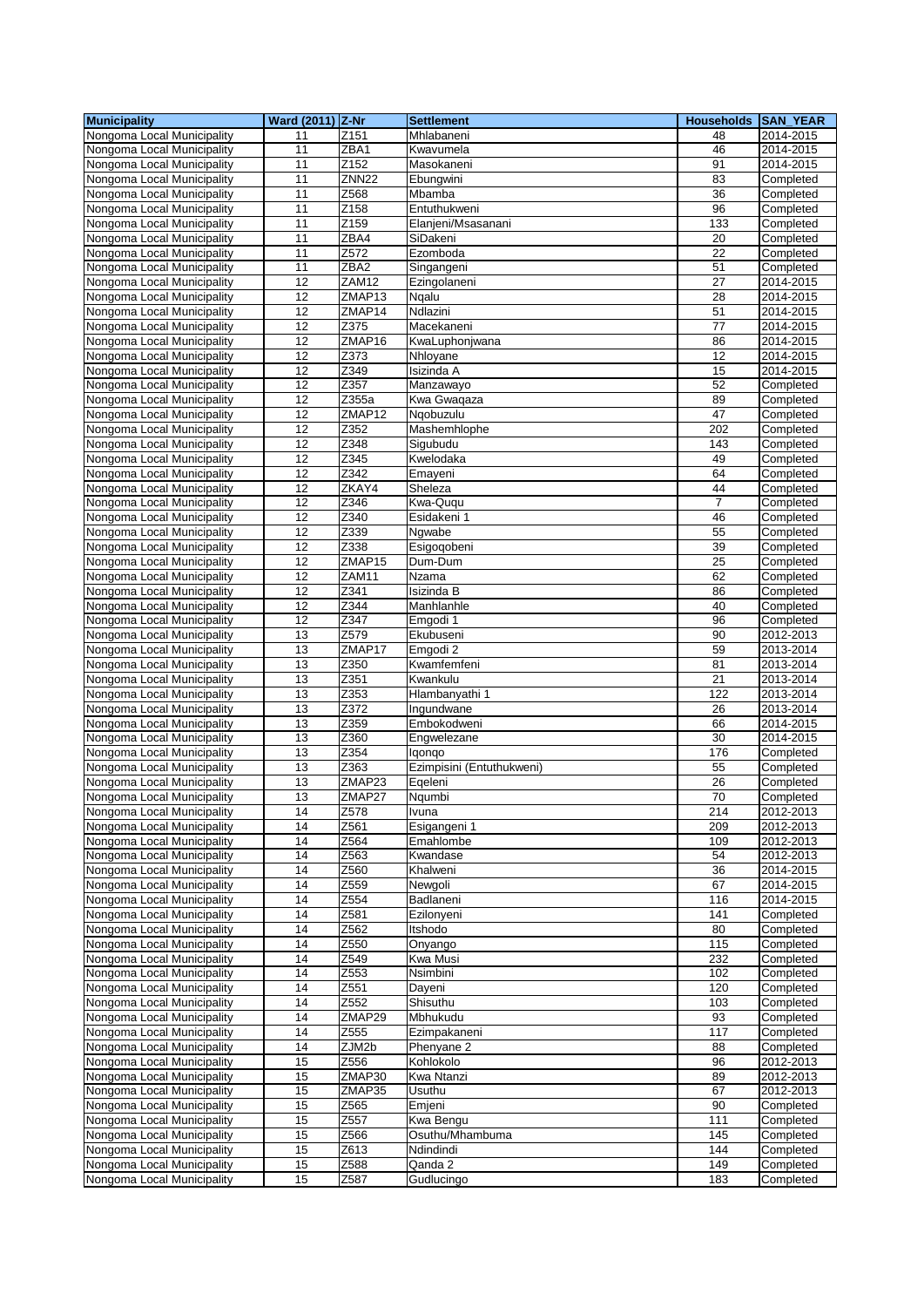| <b>Municipality</b>                                      | Ward (2011) Z-Nr |                   | <b>Settlement</b>           | Households SAN_YEAR |                        |
|----------------------------------------------------------|------------------|-------------------|-----------------------------|---------------------|------------------------|
| Nongoma Local Municipality                               | 15               | Z586              | Edengeni                    | 108                 | Completed              |
| Nongoma Local Municipality                               | 15               | Z585              | Kwatejana                   | 95                  | Completed              |
| Nongoma Local Municipality                               | 15               | Z584              | Ematsheni                   | 68                  | Completed              |
| Nongoma Local Municipality                               | 15               | Z582              | Stadium                     | 51                  | Completed              |
| Nongoma Local Municipality                               | 15               | ZJM2a             | Phenyane 1                  | 286                 | Completed              |
| Nongoma Local Municipality                               | 16               | Z653              | Mfanele                     | 33                  | 2012-2013              |
| Nongoma Local Municipality                               | 16               | Z624              | Mcwembe                     | 70                  | 2012-2013              |
| Nongoma Local Municipality                               | 16               | Z622              | Nhlophenkulu                | 166                 | 2012-2013              |
| Nongoma Local Municipality                               | 16               | Z635              | Mthwathube                  | 74                  | 2012-2013              |
| Nongoma Local Municipality                               | 16               | Z633              | Nkanisweni                  | 116                 | 2012-2013              |
| Nongoma Local Municipality                               | 16               | Z605              | Kwasabela                   | 45                  | 2012-2013              |
| Nongoma Local Municipality                               | 16               | Z620              | Sefamona                    | 30                  | 2013-2014              |
| Nongoma Local Municipality                               | 16               | Z607              | Mangomhlophe                | 209                 | 2013-2014              |
| Nongoma Local Municipality                               | 16               | Z638              | Emancwangeni                | 32                  | 2013-2014              |
| Nongoma Local Municipality                               | 16               | Z621              | Mgogodi                     | 36                  | 2013-2014              |
| Nongoma Local Municipality                               | 16               | Z639              | Emoyeni                     | 142                 | 2013-2014              |
| Nongoma Local Municipality                               | 16               | Z757              | Part of 494/Bethani         | 54                  | 2013-2014              |
| Nongoma Local Municipality                               | 16               | ZTAS20            | Holoba                      | 29                  | 2013-2014              |
| Nongoma Local Municipality                               | 16               | Z652              | Mshanelo 2                  | 37                  | 2014-2015              |
| Nongoma Local Municipality                               | 16               | Z626              | Manzimkhulu                 | 38                  | 2014-2015              |
| Nongoma Local Municipality                               | 16               | Z628              | Duma <sub>2</sub>           | 36                  | 2014-2015              |
| Nongoma Local Municipality                               | 16               | Z606              | Canaan                      | 804                 | Completed              |
| Nongoma Local Municipality                               | 17               | Z648              | Ngasela                     | 21                  | 2012-2013              |
| Nongoma Local Municipality                               | 17               | Z660              | Qhoqhoza                    | 135                 | 2013-2014              |
| Nongoma Local Municipality                               | 17               | Z659              | Thokazi                     | 112                 | 2013-2014              |
| Nongoma Local Municipality                               | $\overline{17}$  | Z644              | Kwanomehle                  | 141                 | 2014-2015              |
| Nongoma Local Municipality                               | 17               | $\overline{Z642}$ | Obhuqwini                   | 102                 | 2014-2015              |
| Nongoma Local Municipality                               | 17               | ZKAY1             | Esiweni                     | 20                  | 2014-2015              |
| Nongoma Local Municipality                               | $\overline{17}$  | ZKAY7             | Mpalaza                     | 22                  | 2014-2015              |
| Nongoma Local Municipality                               | 17               | ZMAP34            | Phoqukhalo                  | 15                  | 2014-2015              |
| Nongoma Local Municipality                               | 17               | Z658              | Mbengo                      | 62                  | 2014-2015              |
| Nongoma Local Municipality                               | 17               | ZKAY8             | Echibini                    | 8                   | 2015-2016              |
| Nongoma Local Municipality                               | $\overline{17}$  | Z645              | Majomela                    | 293                 | 2015-2016              |
| Nongoma Local Municipality                               | 17               | Z641              | Efefe                       | 134                 | 2015-2016              |
| Nongoma Local Municipality                               | 17               | Z640              | Bhethani                    | 172                 | 2015-2016              |
| Nongoma Local Municipality                               | 17               | Z646              | Kwadlounga                  | 18                  | Completed              |
| Nongoma Local Municipality                               | 17               | Z647              | Makhulu                     | 70                  | Completed              |
| Nongoma Local Municipality                               | 18               | Z654              | Mshanelo 1                  | 205                 | 2012-2013              |
| Nongoma Local Municipality                               | 18<br>18         | Z650<br>ZKAY6     | Esigokolweni                | 163<br>32           | 2012-2013<br>2013-2014 |
| Nongoma Local Municipality                               | 18               | Z240              | Magedlana B<br>Maduma       | 90                  | 2014-2015              |
| Nongoma Local Municipality<br>Nongoma Local Municipality | 18               | ZBUK24            | Meyame                      | 16                  |                        |
| Nongoma Local Municipality                               | 18               | Z243              | Zibusele                    | 111                 | 2014-2015              |
| Nongoma Local Municipality                               | 18               | Z663              | Kwadleka                    | 64                  | 2014-2015<br>Completed |
| Nongoma Local Municipality                               | 18               | Z665              | Kwakhangela                 | 170                 | Completed              |
| Nongoma Local Municipality                               | 18               | Z664              | eHlabathini 1               | 128                 | Completed              |
| Nongoma Local Municipality                               | 18               | Z661              | Mememe                      | 251                 |                        |
| Nongoma Local Municipality                               | 18               | Z657              | Masimba -Ndawonye           | 39                  | Completed<br>Completed |
| Nongoma Local Municipality                               | 18               | $\overline{2656}$ | Qoqoda                      | 40                  | Completed              |
| Nongoma Local Municipality                               | 18               | Z246              | Magomba                     | 24                  | Completed              |
| Nongoma Local Municipality                               | 18               | Z272              | Nanganvini                  | 40                  | Completed              |
| Nongoma Local Municipality                               | 18               | Z278              | Umlazi                      | 52                  | Completed              |
| Nongoma Local Municipality                               | 18               | Z273              | Ezikleleni                  | 25                  | Completed              |
| Nongoma Local Municipality                               | 18               | Z274              | Mzini Enzondwane            | 44                  | Completed              |
| Nongoma Local Municipality                               | 18               | ZBUK28            | Emnzine                     | 23                  | Completed              |
| Nongoma Local Municipality                               | 18               | Z275              | Hlabathini 1                | 94                  | Completed              |
| Nongoma Local Municipality                               | 18               | Z276              | Manganyini                  | 16                  | Completed              |
| Nongoma Local Municipality                               | 20               | Z603              | Emvomveni                   | 62                  | 2012-2013              |
| Nongoma Local Municipality                               | $\overline{20}$  | Z604              | Sgodiphola                  | 84                  | 2012-2013              |
| Nongoma Local Municipality                               | 20               | Z602              | Sigangeni                   | 57                  | 2013-2014              |
| Nongoma Local Municipality                               | 20               | ZMAP24            | Tshonono                    | 60                  | 2013-2014              |
| Nongoma Local Municipality                               | 20               | Z226              | Ekubungazeleni              | 188                 | 2013-2014              |
| Nongoma Local Municipality                               | 20               | Z227              | Manqushaneni                | 107                 | 2013-2014              |
| Nongoma Local Municipality                               | 20               | Z630              | Mlane                       | 187                 | 2014-2015              |
| Nongoma Local Municipality                               | 20               | Town22            | Nongoma Town                | 373                 | Completed              |
| Nongoma Local Municipality                               | 20               | $\overline{Z}225$ | Mkabane                     | 57                  | Completed              |
| Nongoma Local Municipality                               | 21               | Z609              | Eningeni                    | 20                  | 2013-2014              |
| Nongoma Local Municipality                               | 21               | ZMAP36            | Qanda 3                     | 49                  | 2013-2014              |
| Nongoma Local Municipality                               | 21               | Z610              | Emahashini                  | 239                 | 2013-2014              |
| Nongoma Local Municipality                               | 21               | Z617              | Sevuna                      | 37                  | 2013-2014              |
| Nongoma Local Municipality                               | 21               | Z619              | Zetheni Mtuzuna (Sezetheni) | 19                  | 2013-2014              |
| Nongoma Local Municipality                               | 21               | Z618              | Ntambakasi                  | 20                  | 2013-2014              |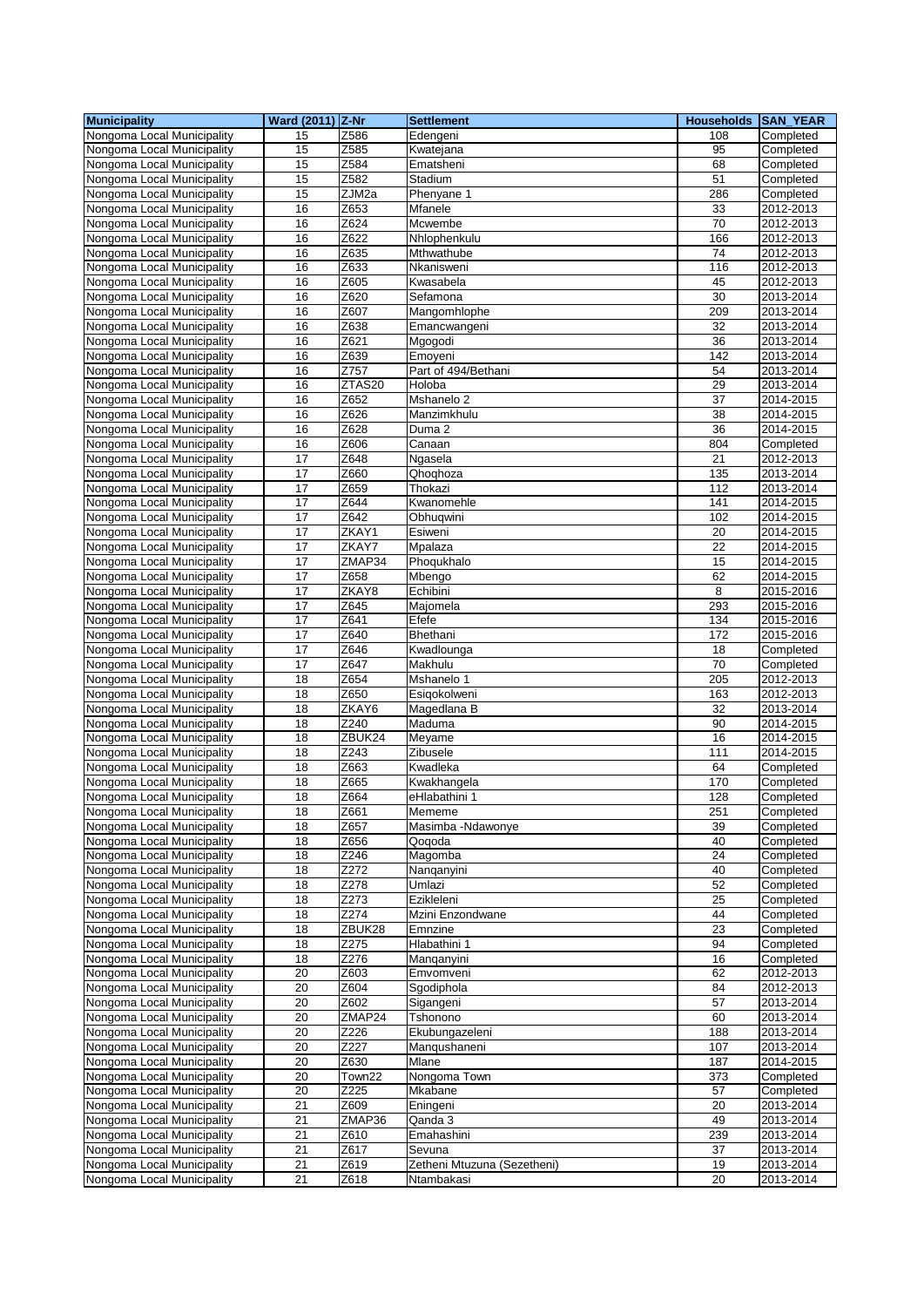| <b>Municipality</b>        | Ward (2011) Z-Nr |        | Settlement          | <b>Households SAN YEAR</b> |           |
|----------------------------|------------------|--------|---------------------|----------------------------|-----------|
| Nongoma Local Municipality | 21               | Z597   | Semangadini         | 74                         | 2013-2014 |
| Nongoma Local Municipality | 21               | Z598   | Mpunzana            | 165                        | 2013-2014 |
| Nongoma Local Municipality | 21               | Z643   | Mgiliji             | 79                         | 2014-2015 |
| Nongoma Local Municipality | 21               | Z616   | Mpiyampiya          | 51                         | 2014-2015 |
| Nongoma Local Municipality | 21               | Z615   | Hlabathini 2        | 81                         | 2014-2015 |
| Nongoma Local Municipality | 21               | Z614   | Mayini              | 160                        | 2014-2015 |
| Nongoma Local Municipality | $\overline{21}$  | Z612   | Ingogongo           | 104                        | Completed |
| Nongoma Local Municipality | 21               | Z599   | Soshamase           | 87                         | Completed |
| Nongoma Local Municipality | 21               | Z590   | Matshempunzi        | 97                         | Completed |
| Nongoma Local Municipality | 21               | Z595   | Kwaminya            | 123                        | Completed |
| Nongoma Local Municipality | 1,2              | Z286   | Vungama 2           | 124                        | Completed |
| Nongoma Local Municipality | 1.3              | ZMAP21 | Madulaleni          | 19                         | Completed |
| Nongoma Local Municipality | 1,3              | Z319   | Ubani               | 95                         | Completed |
| Nongoma Local Municipality | 1.3              | Z325   | Sbonelo             | 64                         | Completed |
| Nongoma Local Municipality | 10,11            | ZBA5   | Khanjaneni          | 38                         | Completed |
| Nongoma Local Municipality | 12,13            | Z374   | Ngalonde            | 79                         | 2014-2015 |
| Nongoma Local Municipality | 13,21            | Z580   | Gomondo             | 105                        | Completed |
| Nongoma Local Municipality | 16,20            | Z632   | Ngokotho            | 126                        | 2014-2015 |
| Nongoma Local Municipality | 2,5              | Z228   | Isibonela           | 107                        | 2012-2013 |
| Nongoma Local Municipality | 2.7              | Z204   | Sibanyaneni         | 111                        | 2012-2013 |
| Nongoma Local Municipality | 3,18             | Z277   | Vumbuka             | 49                         | Completed |
| Nongoma Local Municipality | 4,10,12          | Z356   | Mission 1           | 201                        | Completed |
| Nongoma Local Municipality | 4,12             | Z358   | Enkingeni           | 108                        | Completed |
| Nongoma Local Municipality | 4,13             | Z362   | Emageleni           | 27                         | 2014-2015 |
| Nongoma Local Municipality | 4,13             | Z361   | Mashenge            | 48                         | 2014-2015 |
| Nongoma Local Municipality | 4,20             | Z224   | Qathaqatheni        | 91                         | 2013-2014 |
| Nongoma Local Municipality | 4,6              | Z219   | Esiphambeneni       | 161                        | Completed |
| Nongoma Local Municipality | 4,9              | Z215b  | Zwelisha (Mfankomo) | 142                        | Completed |
| Nongoma Local Municipality | 4,9              | Z826   | Emangomfini         | 85                         | Completed |
| Nongoma Local Municipality | 5,18,20          | Z239   | Banbelentulo        | 211                        | Completed |
| Nongoma Local Municipality | 6,10             | Z171   | Ndololwaneni        | 64                         | 2014-2015 |
| Nongoma Local Municipality | 9,13             | ZMAP28 | Mahayoyo            | 136                        | Completed |
| Nongoma Local Municipality | 9,16             | Z601   | Delene (KwaMinya)   | 159                        | 2012-2013 |
| Nongoma Local Municipality | 9,16             | Z600   | Ziphethe            | 71                         | 2012-2013 |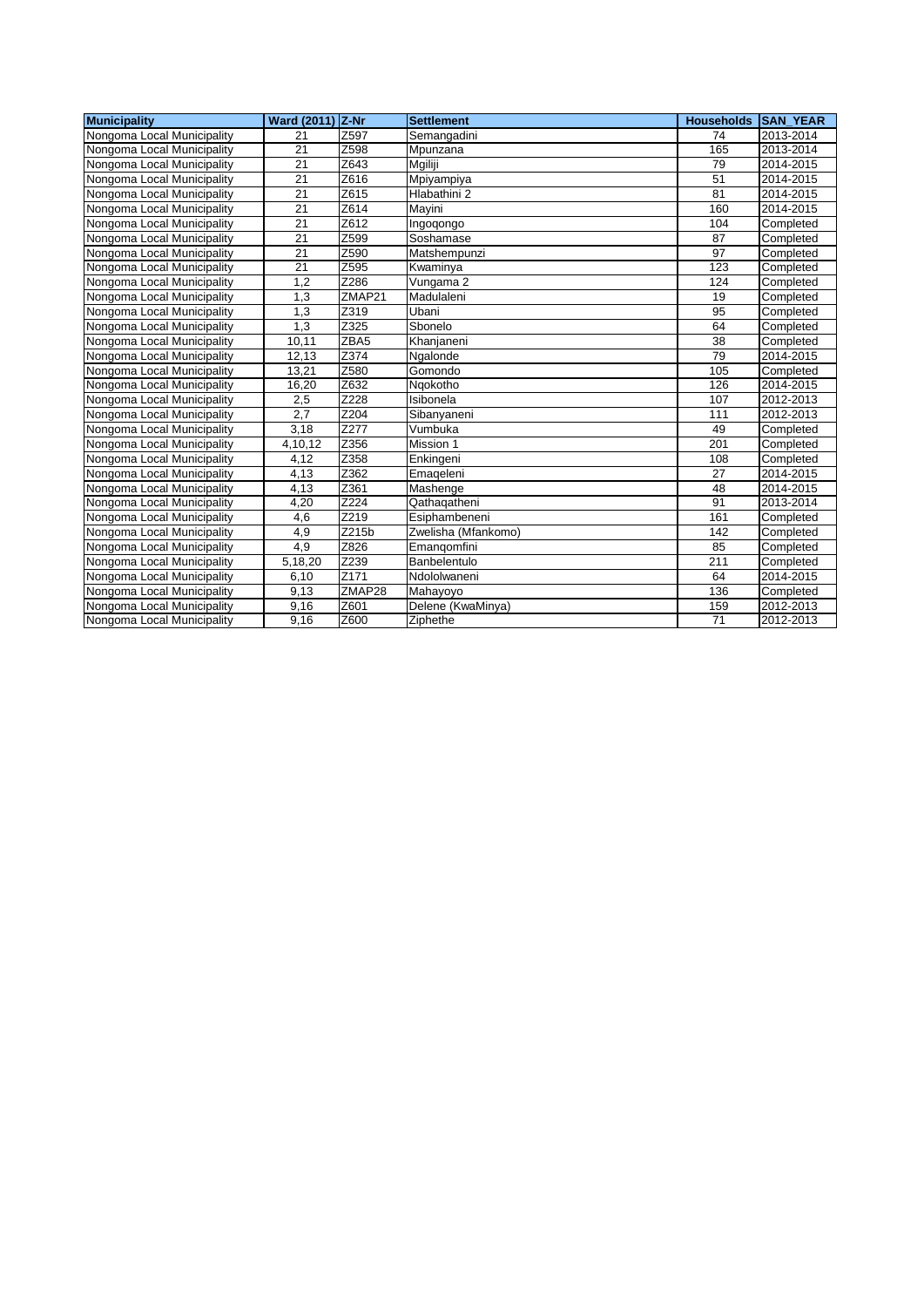| <b>Municipality</b>              | Ward (2011) Z-Nr        |                  | <b>Settlement</b>  | <b>Households SAN YEAR</b> |             |
|----------------------------------|-------------------------|------------------|--------------------|----------------------------|-------------|
| Ulundi Local Municipality        | 1                       | Z3               | Gabazi             | 43                         | 2012-2013   |
| <b>Ulundi Local Municipality</b> | 1                       | Z90              | Phambukelweni      | 92                         | 2012-2013   |
| <b>Ulundi Local Municipality</b> | 1                       | Z779             | Silanda            | 30                         | 2012-2013   |
| <b>Ulundi Local Municipality</b> | $\mathbf{1}$            | Z11              | Mdumela            | 67                         | 2012-2013   |
| <b>Ulundi Local Municipality</b> | 1                       | ZRN3             | Ombimbini 2        | 128                        | 2012-2013   |
|                                  |                         | ZRN10            |                    |                            |             |
| Ulundi Local Municipality        | 1                       |                  | Ezikwebezani       | 100                        | 2012-2013   |
| <b>Ulundi Local Municipality</b> | 1                       | ZMAP79           | <b>New</b>         | 23                         | 2012-2013   |
| <b>Ulundi Local Municipality</b> | 1                       | ZRN <sub>5</sub> | Ezidwadweni        | 116                        | 2012-2013   |
| <b>Ulundi Local Municipality</b> | 1                       | ZMAP76           | Nangizimu 3        | 37                         | 2013-2014   |
| <b>Ulundi Local Municipality</b> | 1                       | ZMAP77           | Nangizimu 2        | 63                         | 2013-2014   |
| <b>Ulundi Local Municipality</b> | 1                       | ZMAP78           | Nangizimu 1        | 32                         | 2013-2014   |
| <b>Ulundi Local Municipality</b> | 1                       | Z8               | Gogo               | 42                         | Completed   |
| Ulundi Local Municipality        | 1                       | Z12              | Mpikanisweni       | 66                         | Completed   |
| <b>Ulundi Local Municipality</b> | $\mathbf{1}$            | Z7               | Mayidwebu          | 28                         | Completed   |
| <b>Ulundi Local Municipality</b> | 1                       | $\overline{26}$  | Cencethu           | 73                         | Completed   |
| Ulundi Local Municipality        | 1                       | $\overline{Z4}$  | Mgquphansi         | 65                         | Completed   |
| <b>Ulundi Local Municipality</b> | 1                       | Z <sub>2</sub>   | Ekwandeni Mission  | 46                         | Completed   |
| Ulundi Local Municipality        | 1                       | ZRN9             | Nhloye             | 33                         | Completed   |
| Ulundi Local Municipality        | $\mathbf{1}$            | Z <sub>1</sub>   | Ezibomvu           | 41                         | Completed   |
| Ulundi Local Municipality        | 2                       | Z22              | eHlabathini 2      | 73                         | 2012-2013   |
| <b>Ulundi Local Municipality</b> | $\overline{2}$          | $\overline{Z21}$ | Mtikini            | 81                         | 2012-2013   |
| <b>Ulundi Local Municipality</b> | 2                       | $\overline{Z13}$ | Nkomombili         | 106                        | 2012-2013   |
| <b>Ulundi Local Municipality</b> | $\overline{2}$          | Z20              | Ekushumayeleni     | 76                         | 2012-2013   |
| <b>Ulundi Local Municipality</b> | $\overline{2}$          | Z <sub>26</sub>  | Obhedeni           | 31                         | 2012-2013   |
|                                  |                         |                  |                    |                            |             |
| Ulundi Local Municipality        | $\overline{2}$          | ZMAP115          | Nhlohlela          | 97                         | 2012-2013   |
| <b>Ulundi Local Municipality</b> | $\overline{2}$          | ZMAP116          | Ezinxagwini        | 57                         | 2012-2013   |
| Ulundi Local Municipality        | $\overline{\mathbf{c}}$ | ZRN8             | Esizilo            | 147                        | 2013-2014   |
| <b>Ulundi Local Municipality</b> | $\overline{\mathbf{c}}$ | ZRN7             | Mhlangandlovu      | 59                         | 2013-2014   |
| <b>Ulundi Local Municipality</b> | 2                       | ZRN6             | Ezimqaqeni         | 34                         | 2013-2014   |
| <b>Ulundi Local Municipality</b> | 2                       | Z24              | Edlakude           | 66                         | 2014-2015   |
| Ulundi Local Municipality        | 2                       | Z14              | Nsimbi             | 92                         | 2014-2015   |
| Ulundi Local Municipality        | 2                       | Z15              | Phethu             | 47                         | 2014-2015   |
| <b>Ulundi Local Municipality</b> | $\overline{2}$          | Z16              | Mndaweni           | 57                         | 2014-2015   |
| Ulundi Local Municipality        | 2                       | ZMAP114          | Sikhalampama       | 57                         | 2014-2015   |
| <b>Ulundi Local Municipality</b> | $\overline{c}$          | Ζ9               | Mgxotshwa          | 11                         | Completed   |
| <b>Ulundi Local Municipality</b> | 2                       | ZRN1             | Ezihlageni         | 31                         | Completed   |
| <b>Ulundi Local Municipality</b> | 2                       | Z19              | Nomponjwana        | 40                         | Completed   |
| Ulundi Local Municipality        | $\overline{2}$          | Z <sub>25</sub>  | Siyekela           | 80                         | Completed   |
| Ulundi Local Municipality        | 2                       | ZRN1             | Ezihlageni         | 31                         | Completed   |
| <b>Ulundi Local Municipality</b> | 2                       | Z17              | Nhlonga            | 96                         | In Progress |
| <b>Ulundi Local Municipality</b> | 3                       | ZRN4             | Godlankomo         | 236                        | 2012-2013   |
| <b>Ulundi Local Municipality</b> | 3                       | ZMD9             | Ngobodo            | 64                         | 2013-2014   |
|                                  | 3                       | Z441             |                    | 72                         |             |
| <b>Ulundi Local Municipality</b> |                         |                  | Mkhulwana          |                            | Completed   |
| <b>Ulundi Local Municipality</b> | 3                       | Z437             | Bhoholo            | 178                        | In Progress |
| <b>Ulundi Local Municipality</b> | 3                       | Z436             | Isihulu            | 112                        | In Progress |
| <b>Ulundi Local Municipality</b> | 3                       | Z443             | Nomdidwa           | 79                         | In Progress |
| Ulundi Local Municipality        | 3                       | Z440             | Magayiseni         | 39                         | In Progress |
| Ulundi Local Municipality        | 3                       | Z439             | Dakaneni           | 31                         | In Progress |
| Ulundi Local Municipality        | 3                       | Z438             | Nhlatwini          | 260                        | In Progress |
| Ulundi Local Municipality        | 4                       | Z458             | Etsheni            | 19                         | 2012-2013   |
| Ulundi Local Municipality        | 4                       | Z829             | Njolini            | 34                         | 2012-2013   |
| <b>Ulundi Local Municipality</b> | 4                       | Z450             | Stedham (Kwanduku) | 161                        | 2012-2013   |
| <b>Ulundi Local Municipality</b> | 4                       | ZTAS2            | Nsabekhuluma 2     | 11                         | 2012-2013   |
| <b>Ulundi Local Municipality</b> | 4                       | Z449             | Kwantabaneni       | 125                        | 2013-2014   |
| <b>Ulundi Local Municipality</b> | 4                       | Z451             | Skalambazo         | 42                         | 2013-2014   |
| Ulundi Local Municipality        | 4                       | Z445             | Mlamlankuzi        | 103                        | 2013-2014   |
| <b>Ulundi Local Municipality</b> | 4                       | Z827             | Ogedleni           | 40                         | 2013-2014   |
| Ulundi Local Municipality        | 4                       | Z963             | Emandlovini        | 39                         | 2013-2014   |
| <b>Ulundi Local Municipality</b> | 4                       | Z447             | Basamlilo 1        | 174                        | Completed   |
| Ulundi Local Municipality        | 4                       | Z444             | Thandamali         | 36                         | Completed   |
| <b>Ulundi Local Municipality</b> | 4                       | Z828             | Kwantabe           | 20                         | Completed   |
| <b>Ulundi Local Municipality</b> | 4                       | ZMD11            | Ntshelela          | 21                         | Completed   |
| Ulundi Local Municipality        | 4                       | Z454             | Emlovu             | 68                         | Completed   |
|                                  | 4                       | Z453             | eHlabathini 3      | 67                         |             |
| Ulundi Local Municipality        |                         |                  |                    |                            | Completed   |
| Ulundi Local Municipality        | 4                       | ZMD12            | Mthezu             | 17                         | Completed   |
| Ulundi Local Municipality        | 4                       | Z960             | Ekudu Enkeni       | 32                         | Completed   |
| Ulundi Local Municipality        | 4                       | Z452c            | Kwamshayazafe 3    | 151                        | Completed   |
| <b>Ulundi Local Municipality</b> | 4                       | Z442             | Ngubaneni          | 94                         | In Progress |
| Ulundi Local Municipality        | 4                       | ZMD10            | Chibini 3          | 101                        | In Progress |
| Ulundi Local Municipality        | 5                       | Z33              | Ntambonde          | 58                         | 2014-2015   |
| Ulundi Local Municipality        | 5                       | Z29              | Egqumeni           | 86                         | 2014-2015   |
| <b>Ulundi Local Municipality</b> | 5                       | Z28              | Ezembeni           | 74                         | 2014-2015   |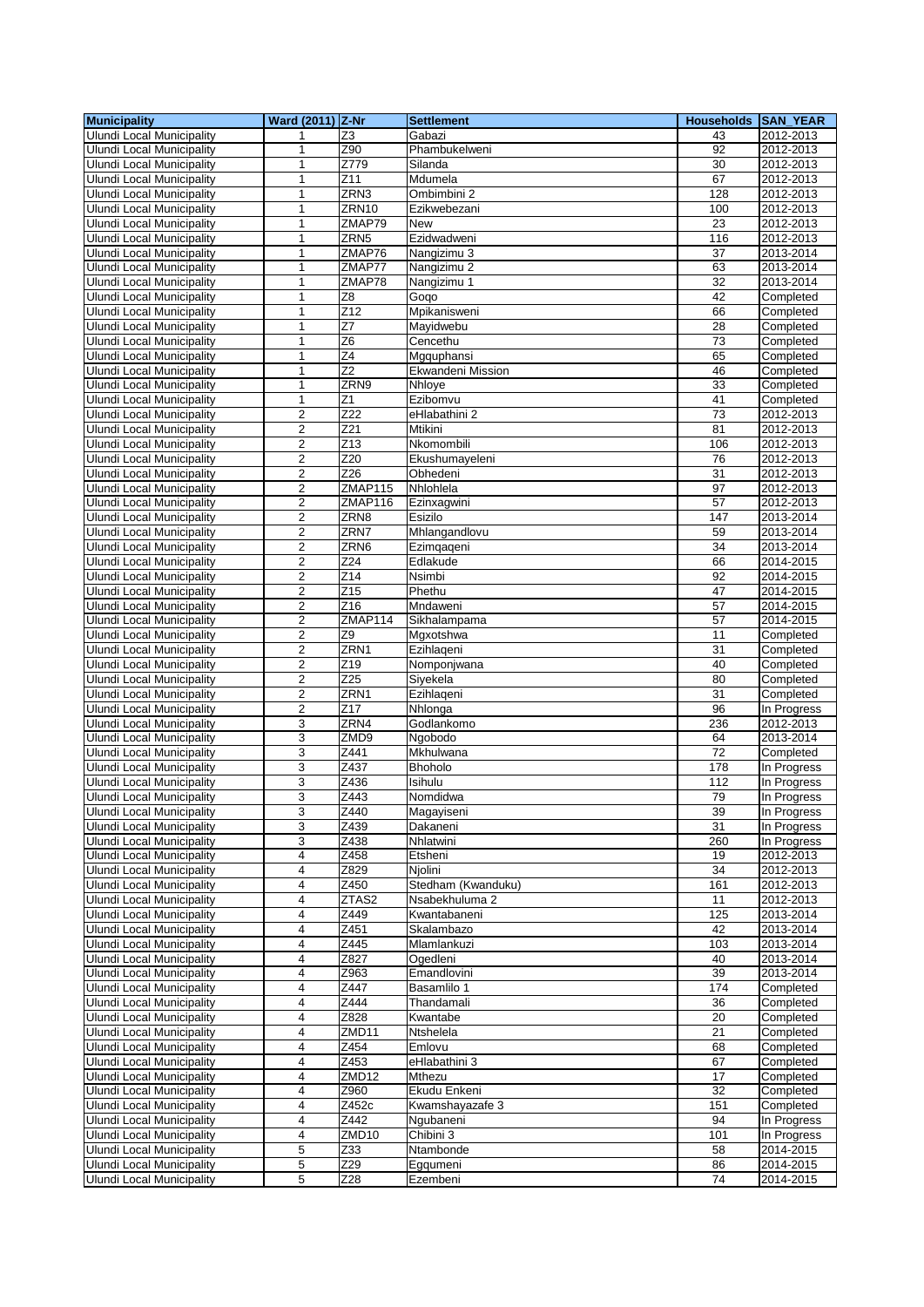| <b>Municipality</b>                                                  | Ward (2011) Z-Nr |                         | <b>Settlement</b>          | Households SAN_YEAR |                        |
|----------------------------------------------------------------------|------------------|-------------------------|----------------------------|---------------------|------------------------|
| <b>Ulundi Local Municipality</b>                                     | 5                | ZMAP111                 | Hluthy                     | 14                  | 2014-2015              |
| <b>Ulundi Local Municipality</b>                                     | 5                | Z46                     | Qhudebe                    | 112                 | Completed              |
| <b>Ulundi Local Municipality</b>                                     | 5                | Z89                     | Phangole                   | 41                  | Completed              |
| Ulundi Local Municipality                                            | 5                | Z45                     | Odizima                    | 45                  | Completed              |
| <b>Ulundi Local Municipality</b>                                     | 5                | Z83                     | Kwameke                    | 61                  | Completed              |
| Ulundi Local Municipality                                            | 5                | Z82                     | Sikhumbeni                 | 74                  | Completed              |
| <b>Ulundi Local Municipality</b>                                     | 5                | $\overline{Z30}$        | Ndwaleni                   | $\overline{34}$     | Completed              |
| <b>Ulundi Local Municipality</b>                                     | 5                | Z27                     | Nende                      | 11                  | Completed              |
| <b>Ulundi Local Municipality</b>                                     | 5                | Z44                     | Kwadayeni                  | 43                  | Completed              |
| <b>Ulundi Local Municipality</b>                                     | 5                | Z43                     | Kwasaku                    | 29                  | Completed              |
| <b>Ulundi Local Municipality</b>                                     | 5                | $\overline{Z42}$        | Okhalweni 1                | 76                  | Completed              |
| <b>Ulundi Local Municipality</b>                                     | 5                | Z40                     | Esibomvu                   | 84                  | Completed              |
| <b>Ulundi Local Municipality</b>                                     | 5                | Z41                     | Kwampanza                  | 110                 | Completed              |
| <b>Ulundi Local Municipality</b>                                     | 5                | $\overline{Z47}$<br>Z48 | Ezimfabeni                 | 118                 | Completed              |
| <b>Ulundi Local Municipality</b><br><b>Ulundi Local Municipality</b> | 5<br>5           | ZHR <sub>6</sub>        | Nsabekhuluma 1<br>Mbabazi  | 86<br>186           | Completed              |
| Ulundi Local Municipality                                            | 5                | Z49                     | Emfenyane                  | 59                  | Completed<br>Completed |
| Ulundi Local Municipality                                            | 5                | ZMAP112                 | Okhwathe                   | 3                   | Completed              |
| <b>Ulundi Local Municipality</b>                                     | $\overline{7}$   | Z673                    | Bhokweni 1                 | 14                  | 2013-2014              |
| Ulundi Local Municipality                                            | 7                | Z670                    | Ngabeni                    | 34                  | 2013-2014              |
| <b>Ulundi Local Municipality</b>                                     | 7                | Z674                    | Bhokweni 2                 | 136                 | 2013-2014              |
| <b>Ulundi Local Municipality</b>                                     | 7                | Z675                    | Mpangeleni                 | 55                  | 2013-2014              |
| <b>Ulundi Local Municipality</b>                                     | 7                | Z676                    | Thusini                    | 35                  | 2013-2014              |
| <b>Ulundi Local Municipality</b>                                     | $\overline{7}$   | Z669                    | Ngabeni                    | 28                  | 2013-2014              |
| Ulundi Local Municipality                                            | 7                | Z679                    | Esphiva                    | 87                  | 2014-2015              |
| <b>Ulundi Local Municipality</b>                                     | 7                | Z672                    | Bhungwane                  | 84                  | 2014-2015              |
| <b>Ulundi Local Municipality</b>                                     | 7                | Z668                    | Xasane 1                   | 36                  | 2014-2015              |
| <b>Ulundi Local Municipality</b>                                     | 7                | Z671                    | Xasane 2                   | 16                  | 2014-2015              |
| <b>Ulundi Local Municipality</b>                                     | 7                | Z667                    | Pelepele                   | 26                  | 2014-2015              |
| <b>Ulundi Local Municipality</b>                                     | 7                | Z666                    | Amaphiva                   | 144                 | 2014-2015              |
| <b>Ulundi Local Municipality</b>                                     | $\overline{7}$   | Z678                    | Sofanweni                  | 91                  | 2014-2015              |
| <b>Ulundi Local Municipality</b>                                     | 7                | Z80a                    | Kwamane 1                  | 114                 | Completed              |
| <b>Ulundi Local Municipality</b>                                     | 7                | Z80 <sub>b</sub>        | kwamane 2                  | 43                  | Completed              |
| Ulundi Local Municipality                                            | $\overline{7}$   | ZMAP93                  | Qubeni                     | 21                  | Completed              |
| <b>Ulundi Local Municipality</b>                                     | 8                | Z79                     | Esivivanini                | 24                  | 2014-2015              |
| <b>Ulundi Local Municipality</b>                                     | 8                | Z690                    | Isigunga                   | 25                  | 2014-2015              |
| Ulundi Local Municipality                                            | 8                | Z685                    | Mganimbobo                 | 72                  | 2014-2015              |
| <b>Ulundi Local Municipality</b>                                     | 8                | Z681                    | Isiguga                    | 19                  | 2014-2015              |
| <b>Ulundi Local Municipality</b>                                     | 8                | Z775                    | Mvuthela                   | 96                  | 2014-2015              |
| <b>Ulundi Local Municipality</b>                                     | 8                | $\overline{Z74}$        | Mayiwane                   | $\overline{24}$     | 2014-2015              |
| <b>Ulundi Local Municipality</b>                                     | 8                | Z71                     | Kwamyeye 1                 | 22                  | 2014-2015              |
| Ulundi Local Municipality                                            | 8                | Z776                    | Vutela                     | 26                  | $2014 - 2015$          |
| <b>Ulundi Local Municipality</b>                                     | 8                | Z87                     | Esiphethu                  | 38                  | Completed              |
| <b>Ulundi Local Municipality</b>                                     | 8                | Z92<br>Z88              | Mwasomhobisa               | 15                  | Completed              |
| <b>Ulundi Local Municipality</b><br><b>Ulundi Local Municipality</b> | 8<br>8           | Z682b                   | Sanuka<br>Chibini 1        | 49<br>43            | Completed<br>Completed |
| Ulundi Local Municipality                                            |                  |                         |                            |                     |                        |
| Ulundi Local Municipality                                            | 8<br>8           | ∠683<br>Z62             | <b>Isiphethu</b><br>Madaka | 67<br>54            | Completed<br>Completed |
| Ulundi Local Municipality                                            | 8                | Z78                     | Ezigandu                   | 37                  | Completed              |
| <b>Ulundi Local Municipality</b>                                     | 8                | ZMAP94                  | Dongamahoho                | 23                  | Completed              |
| <b>Ulundi Local Municipality</b>                                     | 8                | Z684                    | Mnqakwe                    | 77                  | Completed              |
| <b>Ulundi Local Municipality</b>                                     | 8                | Z682a                   | Chibini 2                  | $\overline{32}$     | Completed              |
| Ulundi Local Municipality                                            | 8                | Z691                    | Nogulwane                  | 35                  | Completed              |
| <b>Ulundi Local Municipality</b>                                     | 8                | Z692                    | Jwela                      | 79                  | Completed              |
| <b>Ulundi Local Municipality</b>                                     | 8                | $\overline{Z}$ 77       | Endilinde                  | 90                  | Completed              |
| Ulundi Local Municipality                                            | 8                | Z75                     | Jikaza                     | 82                  | Completed              |
| <b>Ulundi Local Municipality</b>                                     | 8                | Z76                     | Jikazi                     | 92                  | Completed              |
| <b>Ulundi Local Municipality</b>                                     | 8                | Z72                     | kwamyeye 2                 | 37                  | Completed              |
| <b>Ulundi Local Municipality</b>                                     | 8                | Z73                     | Ngabane                    | 39                  | Completed              |
| <b>Ulundi Local Municipality</b>                                     | 8                | Z931                    | Mahlabathini               | 178                 | Completed              |
| <b>Ulundi Local Municipality</b>                                     | 8                | Z93                     | Bhekinkulumo               | 93                  | Completed              |
| <b>Ulundi Local Municipality</b>                                     | 9                | Z763                    | Vezunyawo 2                | 137                 | 2013-2014              |
| <b>Ulundi Local Municipality</b>                                     | 9                | Z391                    | Emageleni                  | 49                  | 2013-2014              |
| <b>Ulundi Local Municipality</b>                                     | 9                | Z386                    | M Bululusa                 | 132                 | 2013-2014              |
| <b>Ulundi Local Municipality</b>                                     | 9                | Z764                    | Cisholo                    | 82                  | 2013-2014              |
| <b>Ulundi Local Municipality</b>                                     | 9                | Z69                     | Ntontiyane                 | 97                  | 2014-2015              |
| <b>Ulundi Local Municipality</b>                                     | 9                | Z65                     | Ekudubekeni                | 18                  | 2014-2015              |
| Ulundi Local Municipality                                            | 9                | Z66                     | Dunge                      | 136                 | 2014-2015              |
| <b>Ulundi Local Municipality</b>                                     | 9                | Z70                     | Ngwangwasi                 | 144                 | 2014-2015              |
| <b>Ulundi Local Municipality</b>                                     | 9                | Z68                     | Gwabini                    | 50                  | 2014-2015              |
| Ulundi Local Municipality                                            | 9                | Z67                     | Ezibomvu                   | 237                 | 2014-2015              |
| <b>Ulundi Local Municipality</b>                                     | 9                | Z388                    | Nkomo                      | 156                 | 2014-2015              |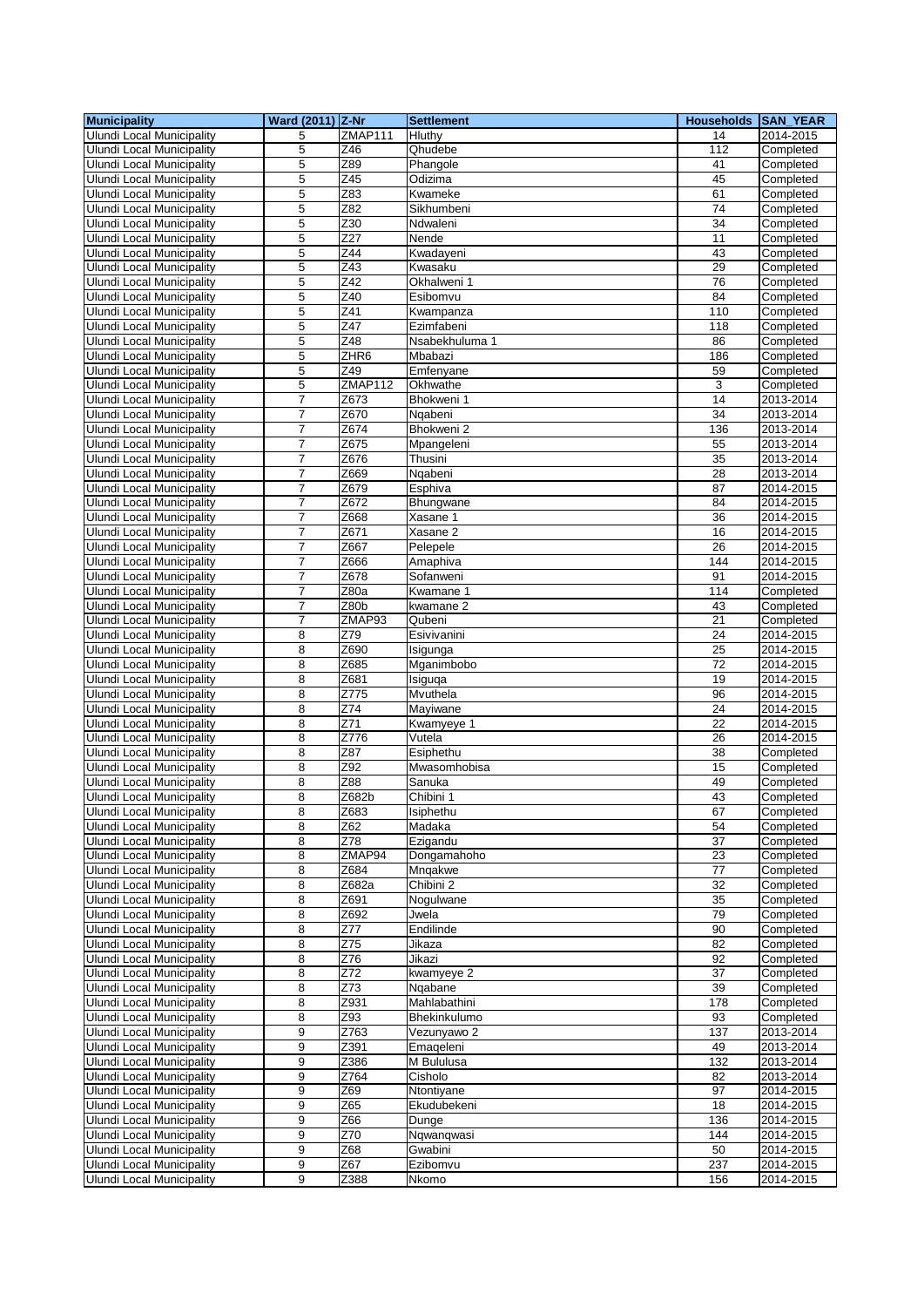| <b>Municipality</b>              | Ward (2011) Z-Nr |                  | <b>Settlement</b>     | Households SAN_YEAR |             |
|----------------------------------|------------------|------------------|-----------------------|---------------------|-------------|
| <b>Ulundi Local Municipality</b> | 9                | Z815             | Ngilazi               | 54                  | Completed   |
| <b>Ulundi Local Municipality</b> | 9                | Z392             | Nomdiya-Gijima        | 57                  | Completed   |
| <b>Ulundi Local Municipality</b> | 9                | Z387             | Ekukhanyeni           | 82                  | Completed   |
| <b>Ulundi Local Municipality</b> | 10               | Z970             | Osengathini           | 26                  | 2013-2014   |
| Ulundi Local Municipality        | 10               | Z31              | Dlabane               | 81                  | 2013-2014   |
| Ulundi Local Municipality        | 10               | Z60              | Mission 2             | 26                  | 2013-2014   |
| <b>Ulundi Local Municipality</b> | 10               | Z61              | Gqama                 | 27                  | 2013-2014   |
| <b>Ulundi Local Municipality</b> | 10               | Z64              | Ezihlalo              | 61                  | 2013-2014   |
| <b>Ulundi Local Municipality</b> | 10               | Z63              | Langakazi 2           | 30                  | 2013-2014   |
| <b>Ulundi Local Municipality</b> | 10               | Z385             | Thokoza 1             | 143                 | 2013-2014   |
| <b>Ulundi Local Municipality</b> | 10               | Z86              | Impembeni             | 32                  | Completed   |
| Ulundi Local Municipality        | 10               | Z817             | Dibhini               | 21                  | Completed   |
| Ulundi Local Municipality        | 10               | Z383             | Qwane Vuka            | 80                  | Completed   |
| <b>Ulundi Local Municipality</b> | 10               | Z384             | Qwane                 | 72                  | Completed   |
| <b>Ulundi Local Municipality</b> | 10               | Z730             | Nqwane Golden         | 24                  | Completed   |
| <b>Ulundi Local Municipality</b> | 10               | ZHR <sub>5</sub> | Shkulile              | 57                  | Completed   |
| <b>Ulundi Local Municipality</b> | 10               | Z39              | Qwasha (Nongoma)      | 21                  | Completed   |
| <b>Ulundi Local Municipality</b> | 10               | ZHR7             | Nzukasi               | 123                 | Completed   |
| <b>Ulundi Local Municipality</b> | 10               | Z38              | Emabeka               | 52                  | Completed   |
| <b>Ulundi Local Municipality</b> | 10               | Z54              | Machanca              | 77                  | Completed   |
| <b>Ulundi Local Municipality</b> | 10               | ZHR <sub>8</sub> | Bayeni                | 66                  | Completed   |
| <b>Ulundi Local Municipality</b> | 10               | Z778             | Manzabomvu 2          | 53                  | Completed   |
| <b>Ulundi Local Municipality</b> | 10               | Z455             | Cobe                  | 55                  | Completed   |
| Ulundi Local Municipality        | 10               | ZRN <sub>2</sub> | Didwayini/Chafuchafu  | 39                  | Completed   |
| Ulundi Local Municipality        | 10               | Z52              | Mbotsheni             | 106                 | Completed   |
| <b>Ulundi Local Municipality</b> | 10               | Z35              | Onwele                | 67                  | Completed   |
| <b>Ulundi Local Municipality</b> | 10               | Z37              | Kwayaka               | 81                  | Completed   |
| <b>Ulundi Local Municipality</b> | 10               | Z36              | Esikhaleni 2          | 64                  | Completed   |
| <b>Ulundi Local Municipality</b> | 10               | Z59              | Othini 1              | 25                  | Completed   |
| <b>Ulundi Local Municipality</b> | 10               | ZHR11            | Ndumakude             | 104                 | Completed   |
| Ulundi Local Municipality        | 10               | Z85              | Mvemveni              | 25                  | Completed   |
| Ulundi Local Municipality        | 10               | Z84              | Dumbukane             | 46                  | Completed   |
| <b>Ulundi Local Municipality</b> | 10               | Z58              | Glogabela/Mpayini     | 45                  | Completed   |
| Ulundi Local Municipality        | 10               | Z56              | Nhlalangithini        | 46                  | Completed   |
| <b>Ulundi Local Municipality</b> | 10               | Z55              | Ezibindini            | 55                  | Completed   |
| <b>Ulundi Local Municipality</b> | 10               | Z382             | Mhlahlane             | 142                 | Completed   |
| <b>Ulundi Local Municipality</b> | 10               | Z390             | Hawini Makhoba        | 36                  | Completed   |
| <b>Ulundi Local Municipality</b> | 10               | Z393             | Nomdiya Mshayazafe    | 40                  | Completed   |
| Ulundi Local Municipality        | 10               | Z452a            | Kwamshayazafe 1       | 17                  | Completed   |
| <b>Ulundi Local Municipality</b> | 10               | $\overline{Z}34$ | Edwaleni              | 61                  | Completed   |
| <b>Ulundi Local Municipality</b> | 10               | Z457             | <b>Dlebe</b>          | 69                  | Completed   |
| Ulundi Local Municipality        | 10               | Z50              | Ezansikwestolo        | 33                  | Completed   |
| Ulundi Local Municipality        | 10               | Z <sub>57</sub>  | Kwamkhize             | 77                  | Completed   |
| Ulundi Local Municipality        | 10               | Z456             | Bhobhobho             | 24                  | Completed   |
| <b>Ulundi Local Municipality</b> | 10               | Z395             | Qwasha 3              | 48                  | In Progress |
| <b>Ulundi Local Municipality</b> | 11               | Z731             | Othini 2              | 99                  | 2014-2015   |
| <b>Ulundi Local Municipality</b> | 11               | Z971             | Kwa Sishwili 2        | 344                 | Completed   |
| Ulundi Local Municipality        | 11               | Z747             | Kwa Sishwili 1        | 434                 | Completed   |
| Ulundi Local Municipality        | 11               | Z746             | Embilane              | 292                 | Completed   |
| Ulundi Local Municipality        | 11               | Z748             | Ntendeka 1            | 87                  | Completed   |
| Ulundi Local Municipality        | 11               | Z742             | Ncwane                | 141                 | Completed   |
| <b>Ulundi Local Municipality</b> | 11               | Z728             | Mpolweni 2            | 47                  | Completed   |
| <b>Ulundi Local Municipality</b> | 12               | Town18           | Ulundi Unit B1        | 366                 | Completed   |
| <b>Ulundi Local Municipality</b> | 12               | Z735             | Mbangayiya            | 54                  | Completed   |
| Ulundi Local Municipality        | 12               | Town18-BA        | <b>Ulundi Unit BA</b> | 143                 | Completed   |
| Ulundi Local Municipality        | 12               | Town18-C         | Ulundi - C            | 857                 | Completed   |
| Ulundi Local Municipality        | 13               | ZTAS10           | Mandeva               | 9                   | 2013-2014   |
| <b>Ulundi Local Municipality</b> | 13               | Z926             | Mashulu               | 55                  | 2013-2014   |
| <b>Ulundi Local Municipality</b> | 13               | Z925a            | Ogade 1               | 54                  | 2013-2014   |
| Ulundi Local Municipality        | 13               | Z921             | Undindi               | 140                 | 2013-2014   |
| Ulundi Local Municipality        | 13               | Z924             | Mission 3             | 93                  | 2013-2014   |
| <b>Ulundi Local Municipality</b> | 13               | Z925b            | Ogade 2               | 20                  | 2013-2014   |
| <b>Ulundi Local Municipality</b> | 13               | ZAM7             | <b>Bhukwe</b>         | 37                  | 2013-2014   |
| Ulundi Local Municipality        | $\overline{13}$  | Z923             | Mbekuzeni             | 52                  | 2013-2014   |
| <b>Ulundi Local Municipality</b> | 13               | Z922             | Kwankakazi            | 21                  | 2013-2014   |
| Ulundi Local Municipality        | 13               | Z927             | Kwabombo              | 3                   | 2013-2014   |
| Ulundi Local Municipality        | 13               | ZMAP95           | New                   | 23                  | 2013-2014   |
| <b>Ulundi Local Municipality</b> | 13               | Z888             | Ntababomvu            | 2                   | 2013-2014   |
| Ulundi Local Municipality        | 13               | Z920             | Ohlelo                | 245                 | 2013-2014   |
| Ulundi Local Municipality        | 13               | ZMAP96           | Mbombo                | 38                  | 2013-2014   |
| <b>Ulundi Local Municipality</b> | 13               | ZAM5             | Ensileni              | 10                  | Completed   |
| Ulundi Local Municipality        | 13               | ZAM6             | Uitkyk Farm           | 20                  | Completed   |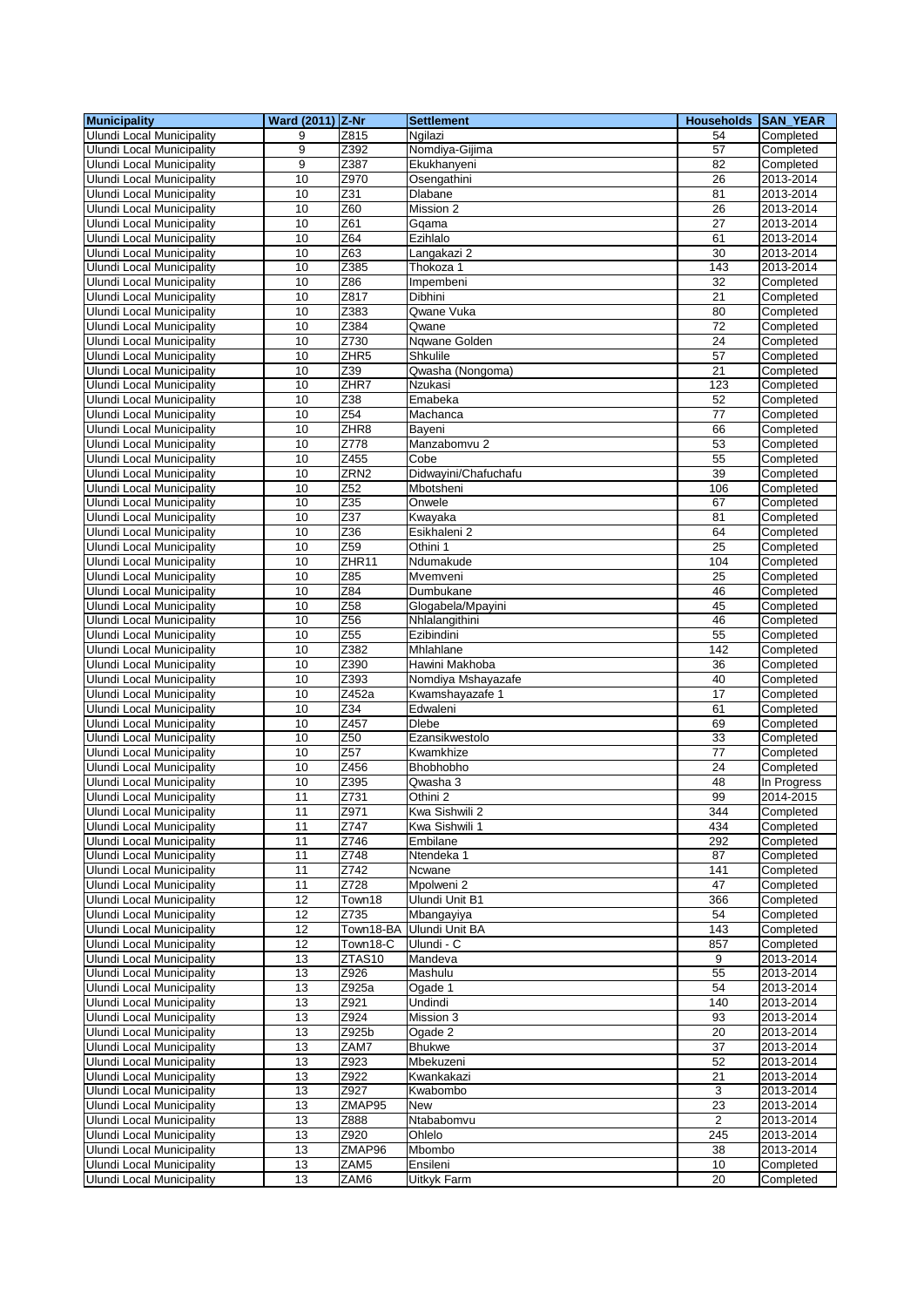| <b>Municipality</b>              | Ward (2011) Z-Nr |         | <b>Settlement</b>             | <b>Households SAN YEAR</b> |               |
|----------------------------------|------------------|---------|-------------------------------|----------------------------|---------------|
| <b>Ulundi Local Municipality</b> | 13               | ZHC3    | Witpoort                      | 11                         | Completed     |
| <b>Ulundi Local Municipality</b> | $\overline{13}$  | ZAM9a   | Tukelana 1                    | 8                          | Completed     |
| <b>Ulundi Local Municipality</b> | 13               | ZAM9b   | Tukelana 2                    | 6                          | Completed     |
| Ulundi Local Municipality        | 13               | ZAM9c   | Tukelana 3                    | 26                         | Completed     |
| <b>Ulundi Local Municipality</b> | 13               | ZAM8    | Jordaan 656 (Zulu Rock)       | 35                         | Completed     |
| Ulundi Local Municipality        | 13               | ZBUK52  | Groot Geluk 201               | 3                          | Completed     |
| <b>Ulundi Local Municipality</b> | 13               | Z804    | Draaihoek                     | 111                        | In Progress   |
| Ulundi Local Municipality        | 13               | Z466    | Molta                         | 125                        | In Progress   |
| <b>Ulundi Local Municipality</b> | 13               | Z467    | Mpungamhlope                  | 311                        | In Progress   |
| <b>Ulundi Local Municipality</b> | 13               | Z964    | Qwasha 1                      | 26                         | In Progress   |
| <b>Ulundi Local Municipality</b> | 14               | Z706    | Mbanda 2                      | 33                         | 2013-2014     |
| <b>Ulundi Local Municipality</b> | 14               | Z410    | Ganwini                       | 85                         | $2013 - 2014$ |
| <b>Ulundi Local Municipality</b> | 14               | Z407    | Ezinyoshini                   | 113                        | 2013-2014     |
| <b>Ulundi Local Municipality</b> | 14               | Z408    | Nvoni                         | 74                         | 2013-2014     |
| <b>Ulundi Local Municipality</b> | 14               | ZMAP91  | Themalihle                    | 23                         | 2013-2014     |
| <b>Ulundi Local Municipality</b> | 14               | Z412    | Zilulwane                     | 43                         | 2013-2014     |
| <b>Ulundi Local Municipality</b> | 14               | Z695    | Bhodludaka                    | 42                         | 2014-2015     |
| Ulundi Local Municipality        | 14               | Z694    | Mbanda 1                      | 48                         | 2014-2015     |
| <b>Ulundi Local Municipality</b> | 14               | ZTAS6   | Wela 1                        | $\overline{22}$            | 2014-2015     |
| <b>Ulundi Local Municipality</b> | 14               | Z693    | Njojwanana                    | 64                         | 2014-2015     |
| <b>Ulundi Local Municipality</b> | 14               | Z705    | Kwanodwengu                   | 18                         | Completed     |
| <b>Ulundi Local Municipality</b> | 14               | Z703    | Okhozaneni                    | $\overline{37}$            | Completed     |
| <b>Ulundi Local Municipality</b> | 14               | Z701    | Mabululwane                   | 55                         | Completed     |
| <b>Ulundi Local Municipality</b> | 14               | ZTAS14  | Mhlalini                      | 52                         | Completed     |
| Ulundi Local Municipality        | 14               | Z418    | Bhekimbazo                    | 97                         | Completed     |
| <b>Ulundi Local Municipality</b> | 14               | Z409    | Nhluba                        | $\overline{38}$            | Completed     |
| <b>Ulundi Local Municipality</b> | 14               | Z416    | Zenzele                       | 55                         | In Progress   |
| <b>Ulundi Local Municipality</b> | 14               | Z166    | Nggolothi                     | 117                        | In Progress   |
| <b>Ulundi Local Municipality</b> | 14               | Z413    | Njomelwane                    | 202                        | In Progress   |
| <b>Ulundi Local Municipality</b> | 14               | Z403    | Tshiyazame                    | 52                         | In Progress   |
| <b>Ulundi Local Municipality</b> | 14               | Z405    | Ntilingwe                     | 57                         | In Progress   |
| <b>Ulundi Local Municipality</b> | 14               | Z406    | Maqhutha                      | 140                        | In Progress   |
| <b>Ulundi Local Municipality</b> | 14               | Z404    | Bhengisilwane                 | 33                         | In Progress   |
| <b>Ulundi Local Municipality</b> | 15               | Z707    | Ntabankulu                    | 27                         | 2013-2014     |
| <b>Ulundi Local Municipality</b> | 15               | Z689    | Obinda                        | 22                         | 2014-2015     |
| <b>Ulundi Local Municipality</b> | 15               | Z708    | Lomo/Mhluwanini               | 31                         | 2014-2015     |
| Ulundi Local Municipality        | 15               | Z697    | _omo/Mlaza                    | 40                         | 2014-2015     |
| <b>Ulundi Local Municipality</b> | 15               | Z696    | Lomo/Mahlaba                  | 19                         | 2014-2015     |
| Ulundi Local Municipality        | 15               | Z686    | Khulwane                      | 143                        | 2014-2015     |
| <b>Ulundi Local Municipality</b> | 15               | Z709    | Ntabayezulu                   | 38                         | 2014-2015     |
| <b>Ulundi Local Municipality</b> | 15               | ZTAS11  | Kwanoma                       | $\overline{25}$            | 2014-2015     |
| Ulundi Local Municipality        | 15               | ZMAP110 | Mgubameni                     | 15                         | 2014-2015     |
| <b>Ulundi Local Municipality</b> | 15               | Z419    | Mgababa 2                     | 89                         | 2014-2015     |
| Ulundi Local Municipality        | 15               | Z688    | Mvalo                         | 120                        | Completed     |
| <b>Ulundi Local Municipality</b> | 15               | Z687    | Thembalihle                   | 39                         | Completed     |
| <b>Ulundi Local Municipality</b> | 15               | Z698    | Pholela                       | 67                         | Completed     |
| Ulundi Local Municipality        | 15               | Z699    | Nduvu                         | 163                        | Completed     |
| Ulundi Local Municipality        | 15               | Z710    | Okhukhu                       | 165                        | Completed     |
| Ulundi Local Municipality        | 15               | Z711    | Lomo                          | 89                         | Completed     |
| <b>Ulundi Local Municipality</b> | 15               | ZTAS12  | Mbangweni 2                   | 143                        | Completed     |
| <b>Ulundi Local Municipality</b> | 15               | ZMAP92  | Nsingizane 2                  | 10                         | Completed     |
| <b>Ulundi Local Municipality</b> | 15               | Z417    | Ngulwane                      | 324                        | In Progress   |
| Ulundi Local Municipality        | 16               | Z812    | Ndumeni                       | 8                          | 2014-2015     |
| <b>Ulundi Local Municipality</b> | 16               | ZMAP82  | Mombeni                       | 24                         | 2014-2015     |
| <b>Ulundi Local Municipality</b> | 16               | ZBUK51  | Langfontein                   | 121                        | 2014-2015     |
| <b>Ulundi Local Municipality</b> | 16               | ZMAP83  | Nkaletweni                    | 112                        | 2014-2015     |
| <b>Ulundi Local Municipality</b> | 16               | ZMAP84  | Cokolo                        | 46                         | 2014-2015     |
| <b>Ulundi Local Municipality</b> | 16               | ZMAP85  | Mbundu                        | 42                         | 2014-2015     |
| <b>Ulundi Local Municipality</b> | 16               | ZMAP86  | Mpembeni                      | 33                         | 2014-2015     |
| <b>Ulundi Local Municipality</b> | 16               | ZMAP87  | Nsingizane 1                  | $\overline{20}$            | 2014-2015     |
| <b>Ulundi Local Municipality</b> | 16               | ZMAP88  | Qaba                          | 25                         | 2014-2015     |
| <b>Ulundi Local Municipality</b> | 16               | ZMAP89  | Ncele                         | 9                          | 2014-2015     |
| <b>Ulundi Local Municipality</b> | 16               | ZBUK54  | Vaalbank 347                  | 3                          | 2014-2015     |
| <b>Ulundi Local Municipality</b> | 16               | ZMAP90  | Nzololo - Maganda             | 39                         | 2014-2015     |
| <b>Ulundi Local Municipality</b> | 16               | ZBUK49  | Uitzight 203                  | 17                         | 2014-2015     |
| <b>Ulundi Local Municipality</b> | 16               | ZMAP100 | Dingaanstad                   | 61                         | 2014-2015     |
| <b>Ulundi Local Municipality</b> | 16               | ZMAP117 | Mhlathuze                     | 40                         | 2014-2015     |
| Ulundi Local Municipality        | 16               | ZMAP118 | Ntongwana (Uitzondering Farm) | 23                         | 2014-2015     |
| <b>Ulundi Local Municipality</b> | 16               | ZMAP119 | Hlengile                      | 30                         | 2014-2015     |
| <b>Ulundi Local Municipality</b> | 16               | Z940    | Babanango                     | 525                        | Completed     |
| Ulundi Local Municipality        | $16\,$           | Z476    | Kweyezulu                     | 187                        | Completed     |
| Ulundi Local Municipality        | 16               | Z479    | Emakhosini                    | 237                        | Completed     |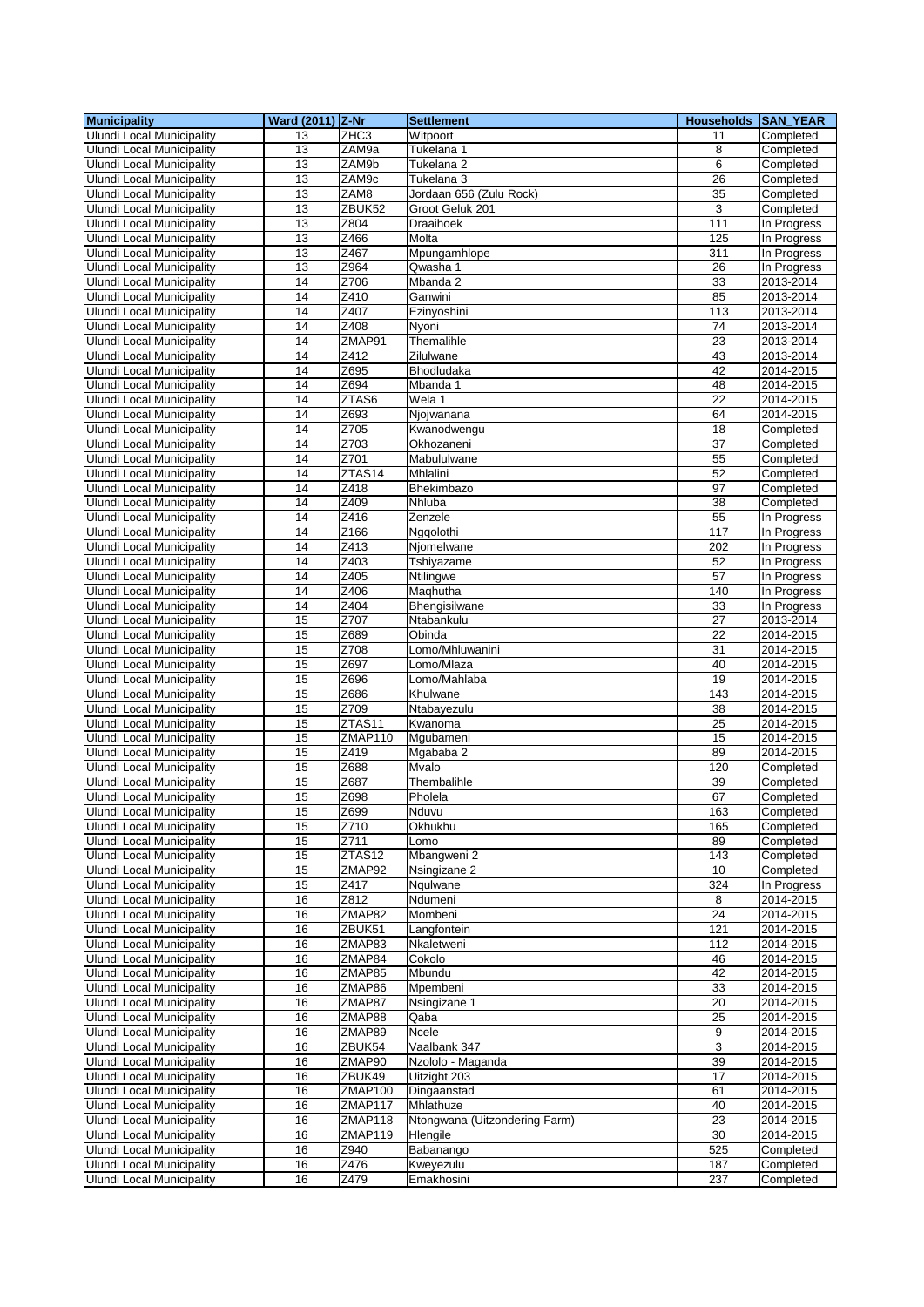| <b>Municipality</b>              | Ward (2011) Z-Nr |                | <b>Settlement</b>          | <b>Households SAN YEAR</b> |                         |
|----------------------------------|------------------|----------------|----------------------------|----------------------------|-------------------------|
| <b>Ulundi Local Municipality</b> | 17               | Z484           | Maduna Ezibomvu            | 103                        | Completed               |
| Ulundi Local Municipality        | 17               | Z468           | Esibindini                 | 86                         | Completed               |
| Ulundi Local Municipality        | 17               | Z469           | Tshilugwanenei             | 120                        | Completed               |
| <b>Ulundi Local Municipality</b> | 17               | Z482           | Nkaphani                   | 78                         | Completed               |
| <b>Ulundi Local Municipality</b> | 17               | Z749           | Ntendeka <sub>2</sub>      | 106                        | Completed               |
| Ulundi Local Municipality        | 17               | Z754           | Kwangono Mbambo 1          | 67                         | Completed               |
| <b>Ulundi Local Municipality</b> | 17               | Z481           | Kwangono Mbambo 2          | 15                         | Completed               |
| <b>Ulundi Local Municipality</b> | 17               | Z472           | Cengeni                    | 137                        | Completed               |
| <b>Ulundi Local Municipality</b> | 17               | Z807           | Ntabamhlophe               | 56                         | Completed               |
| <b>Ulundi Local Municipality</b> | $\overline{17}$  | Z397           | Mthinzima                  | 37                         | In Progress             |
| Ulundi Local Municipality        | 17               | Z726           | Mbudle                     | 140                        | In Progress             |
| Ulundi Local Municipality        | 17               | Z816           | Ziponga                    | 31                         | In Progress             |
| Ulundi Local Municipality        | 17               | Z394           | Qwasha 2                   | 47                         | In Progress             |
| <b>Ulundi Local Municipality</b> | $\overline{17}$  | Z396           | Qwasha 4                   | 86                         | In Progress             |
| <b>Ulundi Local Municipality</b> | 17               | Z389           | Mphothi                    | 28                         | In Progress             |
| <b>Ulundi Local Municipality</b> | 17               | Z752           | Mabedlane 1                | 201                        | In Progress             |
| <b>Ulundi Local Municipality</b> | 17               | Z729           | Mabedlane                  | 146                        | In Progress             |
| Ulundi Local Municipality        | 18               | Z974           | Mbhoshongweni              | 27                         | Completed               |
| <b>Ulundi Local Municipality</b> | 18               | Town18-L       | Ulundi Unit L              | 444                        | Completed               |
| <b>Ulundi Local Municipality</b> | 18               | Town18-A       | Ulundi Unit A              | 715                        | Completed               |
| <b>Ulundi Local Municipality</b> | 19               | Z739           | <b>Mtikini</b>             | $\overline{221}$           | Completed               |
| <b>Ulundi Local Municipality</b> | 19               | Town18-B       | Ulundi Unit B2             | 163                        | Completed               |
| <b>Ulundi Local Municipality</b> | 20               | Z819           | Langakazi 1                | 25                         | $\overline{20}$ 13-2014 |
| <b>Ulundi Local Municipality</b> | 20               | Z750           | Isangoyana 1               | 76                         | Completed               |
| Ulundi Local Municipality        | 20               | Z745           | Kwagqikazi 1               | 171                        | Completed               |
| <b>Ulundi Local Municipality</b> | 20               | Z972           | Kwagqikazi 2               | $\overline{37}$            | Completed               |
| <b>Ulundi Local Municipality</b> | 20               | Z712           | Othisangu                  | 54                         | Completed               |
| <b>Ulundi Local Municipality</b> | 20               | Z780           | Ntandakuwela               | 89                         | Completed               |
| <b>Ulundi Local Municipality</b> | $\overline{20}$  | Z702           | Manekwana                  | 110                        | Completed               |
| Ulundi Local Municipality        | 20               | Z700           | Celwini/Mdonsa             | 32                         | Completed               |
| Ulundi Local Municipality        | 20               | Z814           | Ezakhiweni                 | 184                        | Completed               |
| <b>Ulundi Local Municipality</b> | 20               | Z977           | Endayini                   | 16                         | Completed               |
| <b>Ulundi Local Municipality</b> | 20               | Z808           | Isangoyana 2               | 28                         | Completed               |
| <b>Ulundi Local Municipality</b> | 20               | Z744           | Phakama                    | 59                         | Completed               |
| <b>Ulundi Local Municipality</b> | 20               | Z973           | Manekwane 2                | 27                         | Completed               |
| <b>Ulundi Local Municipality</b> | 20               | Z795           | Kwa Mvula                  | 11                         | Completed               |
| Ulundi Local Municipality        | 20               | Z401           | Kwafolese                  | 65                         | Completed               |
| <b>Ulundi Local Municipality</b> | 20               | Z400           | Mthonjeni                  | 48                         | Completed               |
| <b>Ulundi Local Municipality</b> | 20               | Z402           | Kwavilakazi 2              | 226                        | Completed               |
| <b>Ulundi Local Municipality</b> | 20               | Z399           | Mvula                      | 84                         | Completed               |
| <b>Ulundi Local Municipality</b> | 21               | Z737           | Mkhazane                   | 678                        | Completed               |
| <b>Ulundi Local Municipality</b> | 21               | Z734           | Mabedlane 2 (Indonsa)      | 152                        | Completed               |
| <b>Ulundi Local Municipality</b> | 21               | Z732           | Thulwane                   | 74                         | Completed               |
| Ulundi Local Municipality        | 21               | Z733           | Ndlovane                   | 139                        | Completed               |
| <b>Ulundi Local Municipality</b> | $\overline{21}$  | ZMAP107        | Shembe                     | 72                         | Completed               |
| Ulundi Local Municipality        | 21               | ZMAP102        | Mshigo                     | 27                         | Completed               |
| Ulundi Local Municipality        | $\overline{21}$  | <b>ZMAP103</b> | Newland                    | 18                         | Completed               |
| Ulundi Local Municipality        | 21               | ZMAP104        | Phato                      | 22                         | Completed               |
| Ulundi Local Municipality        | 21               | <b>ZMAP106</b> | Jems                       | 13                         | Completed               |
| <b>Ulundi Local Municipality</b> | 21               | ZMAP105        | Mandg                      | 40                         | Completed               |
| Ulundi Local Municipality        | 22               | Z741           | Ulundi Unit M (Kwazondela) | 900                        | Completed               |
| <b>Ulundi Local Municipality</b> | 22               | Town18-D       | Ulundi - D                 | 1074                       | Completed               |
| <b>Ulundi Local Municipality</b> | 23               | Z473           | Emahlathini                | 154                        | Completed               |
| <b>Ulundi Local Municipality</b> | 23               | Z805           | Nkiliji                    | 48                         | Completed               |
| <b>Ulundi Local Municipality</b> | 23               | Z483           | Sgodiphola                 | 150                        | Completed               |
| Ulundi Local Municipality        | 23               | Z478           | Skhume                     | 36                         | Completed               |
| <b>Ulundi Local Municipality</b> | 23               | Z967           | Nobambo                    | 22                         | Completed               |
| Ulundi Local Municipality        | 23               | Z966           | Senzangakhona              | 87                         | Completed               |
| <b>Ulundi Local Municipality</b> | 23               | Z806           | Hlondlweni                 | 109                        | Completed               |
| Ulundi Local Municipality        | 23               | Z480           | Mgababa 3                  | 133                        | Completed               |
| <b>Ulundi Local Municipality</b> | 23               | Z796           | Kwa Mehlomane              | 32                         | Completed               |
| Ulundi Local Municipality        | 23               | Z475           | Mpayini                    | 57                         | Completed               |
| Ulundi Local Municipality        | 23               | Z474           | Hlungulwane                | 81                         | Completed               |
| <b>Ulundi Local Municipality</b> | 23               | ZMAP101        | Vezunyamo 1                | 51                         | Completed               |
| <b>Ulundi Local Municipality</b> | 23               | Z939           | Denny Dalton               | 33                         | Completed               |
| <b>Ulundi Local Municipality</b> | 24               | Z820           | Hlophekhulu                | 184                        | 2012-2013               |
| <b>Ulundi Local Municipality</b> | 24               | Z818           | Kwanguqe                   | 66                         | 2012-2013               |
| <b>Ulundi Local Municipality</b> | 24               | Z758b          | Ekujulukeni 2              | 90                         | 2012-2013               |
| <b>Ulundi Local Municipality</b> | 24               | Z818           | Kwanguge                   | 80                         | 2012-2013               |
| Ulundi Local Municipality        | 24               | Z411           | Dindi                      | 121                        | 2013-2014               |
| <b>Ulundi Local Municipality</b> | 24               | ZTAs13         | England                    | 51                         | 2013-2014               |
| Ulundi Local Municipality        | 24               | ZTAS19         | Ezikhumbeni                | 88                         | 2013-2014               |
|                                  |                  |                |                            |                            |                         |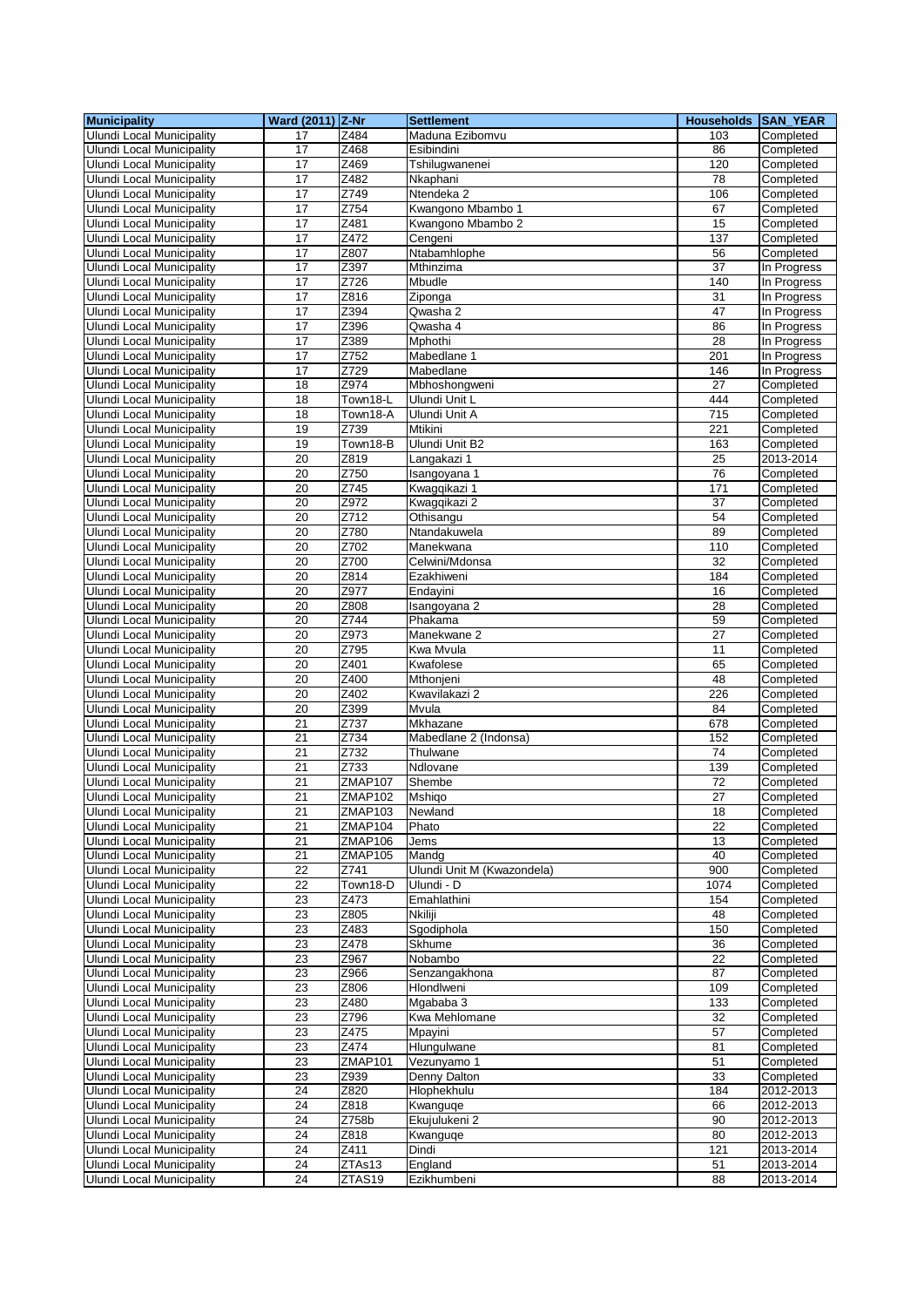| <b>Municipality</b>              | <b>Ward (2011)</b> | Z-Nr               | <b>Settlement</b>   | <b>Households</b> | <b>SAN YEAR</b> |
|----------------------------------|--------------------|--------------------|---------------------|-------------------|-----------------|
| <b>Ulundi Local Municipality</b> | 24                 | Z398               | Ekatini             | 57                | 2013-2014       |
| Ulundi Local Municipality        | 24                 | ZTAS <sub>18</sub> | Ezimfeneni          | 66                | 2013-2014       |
| Ulundi Local Municipality        | 24                 | ZMAP108            | Basamlilo 2         | 57                | 2013-2014       |
| Ulundi Local Municipality        | 24                 | ZMAP109            | Ezisasameni         | 31                | 2013-2014       |
| Ulundi Local Municipality        | 24                 | Z758a              | Ekujulukeni 1       | 74                | 2013-2014       |
| <b>Ulundi Local Municipality</b> | 24                 | ZTAS16             | Kwathuthu           | 20                | In Progress     |
| Ulundi Local Municipality        | 24                 | ZTAS17             | Nkoniane            | 136               | In Progress     |
| Ulundi Local Municipality        | 1,2                | Z91                | Ngogelana           | 151               | 2012-2013       |
| <b>Ulundi Local Municipality</b> | 11,17              | Z727               | Mpolweni 1          | 25                | Completed       |
| <b>Ulundi Local Municipality</b> | 11,8,20            | Z713               | Isikhala Sewela     | 114               | Completed       |
| Ulundi Local Municipality        | 13,23              | Z470               | Goje Maqwatha       | 179               | Completed       |
| Ulundi Local Municipality        | 14,20              | ZTAS15             | Dibha               | 97                | 2013-2014       |
| Ulundi Local Municipality        | 14.20              | Z782               | Sqobelo             | 96                | 2013-2014       |
| <b>Ulundi Local Municipality</b> | 17,21              | Z969               | Mphothi (Ezibomvu)  | 115               | In Progress     |
| Ulundi Local Municipality        | 17,23              | Z471               | Magwatha            | 135               | Completed       |
| Ulundi Local Municipality        | 18,19              | Z740               | Thokoza             | 810               | Completed       |
| Ulundi Local Municipality        | 18,20              | Z743               | Ezihlabeni          | 292               | Completed       |
| Ulundi Local Municipality        | 2,3                | Z10                | Brush/Nsukangihlale | 282               | 2014-2015       |
| Ulundi Local Municipality        | 2,4                | Z448               | Nende               | 72                | Completed       |
| Ulundi Local Municipality        | 20,24              | Z813               | Enguge              | 98                | 2012-2013       |
| <b>Ulundi Local Municipality</b> | 4,10               | Z452b              | Kwamshayazafe 2     | 29                | Completed       |
| Ulundi Local Municipality        | 4,5                | ZMAP113            | Mhlophe             | 29                | 2014-2015       |
| Ulundi Local Municipality        | 5,10               | Z32                | Mashiyane           | 126               | Completed       |
| <b>Ulundi Local Municipality</b> | 6,10               | Z53                | Mahleza             | 146               | Completed       |
| Ulundi Local Municipality        | 7,8                | Z680               | Xolo                | 145               | Completed       |
| Ulundi Local Municipality        | AbaQ4,UI4          | Z446               | Esidakeni 2         | 340               | Completed       |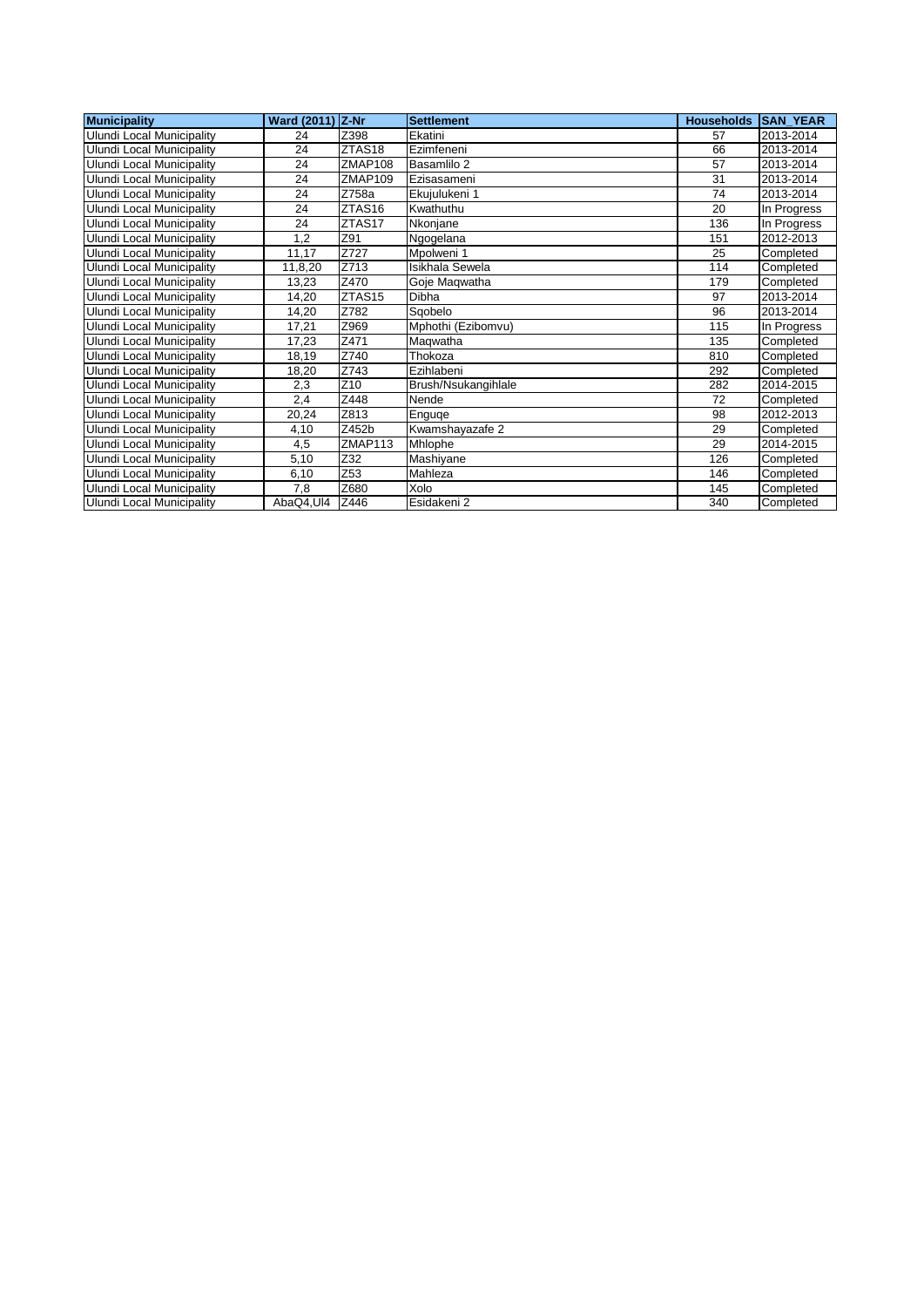| <b>Municipality</b>                                                        | Ward (2011) Z-Nr |                   | <b>Settlement</b>                    | Households SAN_YEAR |                          |
|----------------------------------------------------------------------------|------------------|-------------------|--------------------------------------|---------------------|--------------------------|
| <b>UPhongolo Local Municipality</b>                                        | 1                | ZPM4              | Kwa Ceba                             | 13                  | 2013-2014                |
| <b>UPhongolo Local Municipality</b>                                        | 1                | ZPM31             | Baqulusini 1                         | 20                  | 2013-2014                |
| <b>UPhongolo Local Municipality</b>                                        | $\mathbf{1}$     | ZHC <sub>27</sub> | Dwaalhoek                            | 45                  | 2013-2014                |
| <b>UPhongolo Local Municipality</b>                                        | 1                | ZPM1              | Kwamalinga                           | 17                  | $\overline{20}$ 13-2014  |
| <b>UPhongolo Local Municipality</b>                                        | $\mathbf{1}$     | ZMAP97            | Kwafuduka                            | 139                 | 2013-2014                |
| <b>UPhongolo Local Municipality</b>                                        | 1                | ZHC26             | Parys Trust                          | 54                  | 2013-2014                |
| <b>UPhongolo Local Municipality</b>                                        | 1                | ZMAP31            | Mpakama                              | 139                 | 2015-2016                |
| <b>UPhongolo Local Municipality</b>                                        | $\mathbf{1}$     | ZMAP32            | KwaMqanga                            | 31                  | 2015-2016                |
| <b>UPhongolo Local Municipality</b>                                        | 1                | ZMAP33            | Mpalaza (Ntshangase Trust)           | 20                  | 2015-2016                |
| <b>UPhongolo Local Municipality</b>                                        | 1                | ZHC25             | Ntshangase Trust (Meriba 619)        | 65                  | 2015-2016                |
| <b>UPhongolo Local Municipality</b>                                        | 1                | ZMAP52            | Nyaliza                              | 14                  | 2015-2016                |
| <b>UPhongolo Local Municipality</b>                                        | $\mathbf{1}$     | ZJD <sub>2</sub>  | Esidakeni 3                          | 38                  | 2015-2016                |
| <b>UPhongolo Local Municipality</b>                                        | $\mathbf{1}$     | ZMAP81            | Dwarsland                            | 50                  | 2015-2016                |
| <b>UPhongolo Local Municipality</b>                                        | $\mathbf{1}$     | ZHR3              | Dwarsrand                            | 83                  | 2015-2016                |
| <b>UPhongolo Local Municipality</b>                                        | $\mathbf{1}$     | ZTAS58            | Berdina                              | 29                  | 2015-2016                |
| <b>UPhongolo Local Municipality</b>                                        | 1                | ZTAS51            | Berdina                              | 18                  | 2015-2016                |
| <b>UPhongolo Local Municipality</b>                                        | 1                | ZHR15             | Belvue Farm                          | 56                  | Completed                |
| <b>UPhongolo Local Municipality</b>                                        | 1                | ZBUK62b           | Ongane 2                             | 34                  | Completed                |
| <b>UPhongolo Local Municipality</b>                                        | 3                | Z753              | Newstand                             | 116                 | 2014-2015                |
| <b>UPhongolo Local Municipality</b>                                        | 3                | Z760              | Magigweni                            | 54                  | Completed                |
| <b>UPhongolo Local Municipality</b>                                        | 3                | Z759              | Vimbemshini                          | 159                 | Completed                |
| <b>UPhongolo Local Municipality</b>                                        | 3                | Z529              | Mavuka                               | 127                 | Completed                |
| <b>UPhongolo Local Municipality</b>                                        | 3                | Z531              | Emncithini                           | 48                  | Completed                |
| <b>UPhongolo Local Municipality</b>                                        | 3                | Z530              | Luphiso                              | 83                  | Completed                |
| <b>UPhongolo Local Municipality</b>                                        | 3                | Z772              | Khiphunyawo                          | 64                  | Completed                |
| <b>UPhongolo Local Municipality</b>                                        | 3                | Z528              | Enkwambase                           | 133                 | Completed                |
| <b>UPhongolo Local Municipality</b>                                        | 3                | Z421              | Dungamanzi 2                         | 120                 | Completed                |
| <b>UPhongolo Local Municipality</b>                                        | 3                | Z423              | Gesi                                 | 146                 | Completed                |
| <b>UPhongolo Local Municipality</b>                                        | 3                | Z426              | Ombimbini 1                          | 122                 | Completed                |
| <b>UPhongolo Local Municipality</b>                                        | 3                | Z427              | Mdiyane                              | 133                 | Completed                |
| <b>UPhongolo Local Municipality</b>                                        | 3                | Z420              | Ehlanzeni                            | $\overline{7}$      | In Progress              |
| <b>UPhongolo Local Municipality</b>                                        | 4                | Z487              | Mabophe                              | 195                 | 2012-2013                |
| <b>UPhongolo Local Municipality</b>                                        | 4                | Z491a             | Thengizwe 1                          | 427                 | 2012-2013                |
| <b>UPhongolo Local Municipality</b>                                        | 4                | Z486              | Nyawoshane                           | 94                  | 2015-2016                |
|                                                                            | 4                | ZMAP44            | New                                  | 93                  |                          |
| <b>UPhongolo Local Municipality</b><br><b>UPhongolo Local Municipality</b> | 4                | Z495              | Godlwayo                             | 455                 | Completed                |
| <b>UPhongolo Local Municipality</b>                                        |                  | ZMAP45            | Mgababa 1                            | 51                  | Completed<br>Completed   |
|                                                                            | 4<br>4           |                   |                                      | 45                  |                          |
| <b>UPhongolo Local Municipality</b><br><b>UPhongolo Local Municipality</b> | 4                | Z499<br>Z500      | Gulukudu (Kwazwane)<br>Moyeni        | 135                 | Completed<br>In Progress |
|                                                                            | 4                | Z501              |                                      | 103                 |                          |
| <b>UPhongolo Local Municipality</b>                                        | $\overline{4}$   | Z494              | Moya Wamampondo<br>Mabophe           | 97                  | In Progress              |
| <b>UPhongolo Local Municipality</b><br><b>UPhongolo Local Municipality</b> | 5                | ZMAP41            | Gaga (Ingabayamantungwa)             |                     | In Progress              |
| <b>UPhongolo Local Municipality</b>                                        | 5                | Z459              | Belgrade                             | 304<br>1049         | 2014-2015<br>Completed   |
| <b>UPhongolo Local Municipality</b>                                        | 5                | Z725              | Mabonjane                            | 57                  | Completed                |
| <b>UPhongolo Local Municipality</b>                                        | 5                | Z773              | Ntabsnixzulu                         | 90                  | Completed                |
| <b>UPhongolo Local Municipality</b>                                        | 6                | Z722              | Kwambhulu                            | 97                  | 2014-2015                |
|                                                                            |                  |                   |                                      |                     |                          |
| UPhongolo Local Municipality<br><b>UPhongolo Local Municipality</b>        | 6<br>6           | Z769<br>Z526      | Matindose<br>Manzabomvu 1            | 46<br>187           | 2014-2015<br>2014-2015   |
| UPhongolo Local Municipality                                               | 6                | Z761              | Bongaspoort                          | 59                  | 2014-2015                |
| <b>UPhongolo Local Municipality</b>                                        | 6                | Z762              | Ezinketheni                          | 77                  | 2014-2015                |
| <b>UPhongolo Local Municipality</b>                                        | 6                | Z378              | Nkosientsha                          | 98                  |                          |
| <b>UPhongolo Local Municipality</b>                                        | 6                | Z527              | Mfalovalo                            | 56                  | 2014-2015<br>2014-2015   |
| <b>UPhongolo Local Municipality</b>                                        | 6                | Z377              | Ezibayeni                            | 51                  | 2014-2015                |
| <b>UPhongolo Local Municipality</b>                                        | 6                |                   | Thusazane                            | 30                  |                          |
| <b>UPhongolo Local Municipality</b>                                        | 6                | ZTAS57<br>Z768    | Klipwal                              | 156                 | 2014-2015<br>2015-2016   |
| <b>UPhongolo Local Municipality</b>                                        | 6                | ZBUK63            | Dlomodlomo 1                         | 108                 | 2015-2016                |
| <b>UPhongolo Local Municipality</b>                                        | 6                | Z767              | Mfenyane                             | 57                  | 2015-2016                |
| <b>UPhongolo Local Municipality</b>                                        | 6                | Z381              | Mgwadlu                              | 42                  | Completed                |
| <b>UPhongolo Local Municipality</b>                                        | 6                | Z376              | Emabomvu                             | 47                  | Completed                |
| <b>UPhongolo Local Municipality</b>                                        | 6                | Z380              | Kortnek                              | $\overline{24}$     | Completed                |
| <b>UPhongolo Local Municipality</b>                                        |                  | Z379              |                                      | 79                  |                          |
| <b>UPhongolo Local Municipality</b>                                        | 6<br>6           | Z424              | Maqanda<br>Ntabakayishi              | 191                 | Completed<br>Completed   |
| UPhongolo Local Municipality                                               | 6                | Z429              | Altona                               | 175                 | Completed                |
| <b>UPhongolo Local Municipality</b>                                        | $\overline{7}$   | Z496              | Sivule                               | 147                 | Completed                |
| <b>UPhongolo Local Municipality</b>                                        | $\boldsymbol{7}$ | Z505              | Mvelazitha                           |                     | Completed                |
|                                                                            |                  |                   |                                      | 68                  |                          |
| <b>UPhongolo Local Municipality</b>                                        | 7                | ZMAP48<br>ZMAP49  | Madiphini<br>Thandukukhanya (Lubisi) | 121<br>98           | Completed                |
| <b>UPhongolo Local Municipality</b><br><b>UPhongolo Local Municipality</b> | 7                |                   |                                      |                     | Completed                |
|                                                                            | 7                | Z504              | Lubisi                               | 109                 | Completed                |
| <b>UPhongolo Local Municipality</b>                                        | 7<br>7           | Z507<br>Z503      | Magombe<br>Lubisi Ndlilini           | 334                 | Completed                |
| <b>UPhongolo Local Municipality</b>                                        |                  | Z534              |                                      | 108<br>66           | Completed                |
| <b>UPhongolo Local Municipality</b>                                        | 8                |                   | Engwabi                              |                     | 2012-2013                |
| UPhongolo Local Municipality                                               | 8                | Z510              | Ezinketheni                          | 124                 | 2012-2013                |